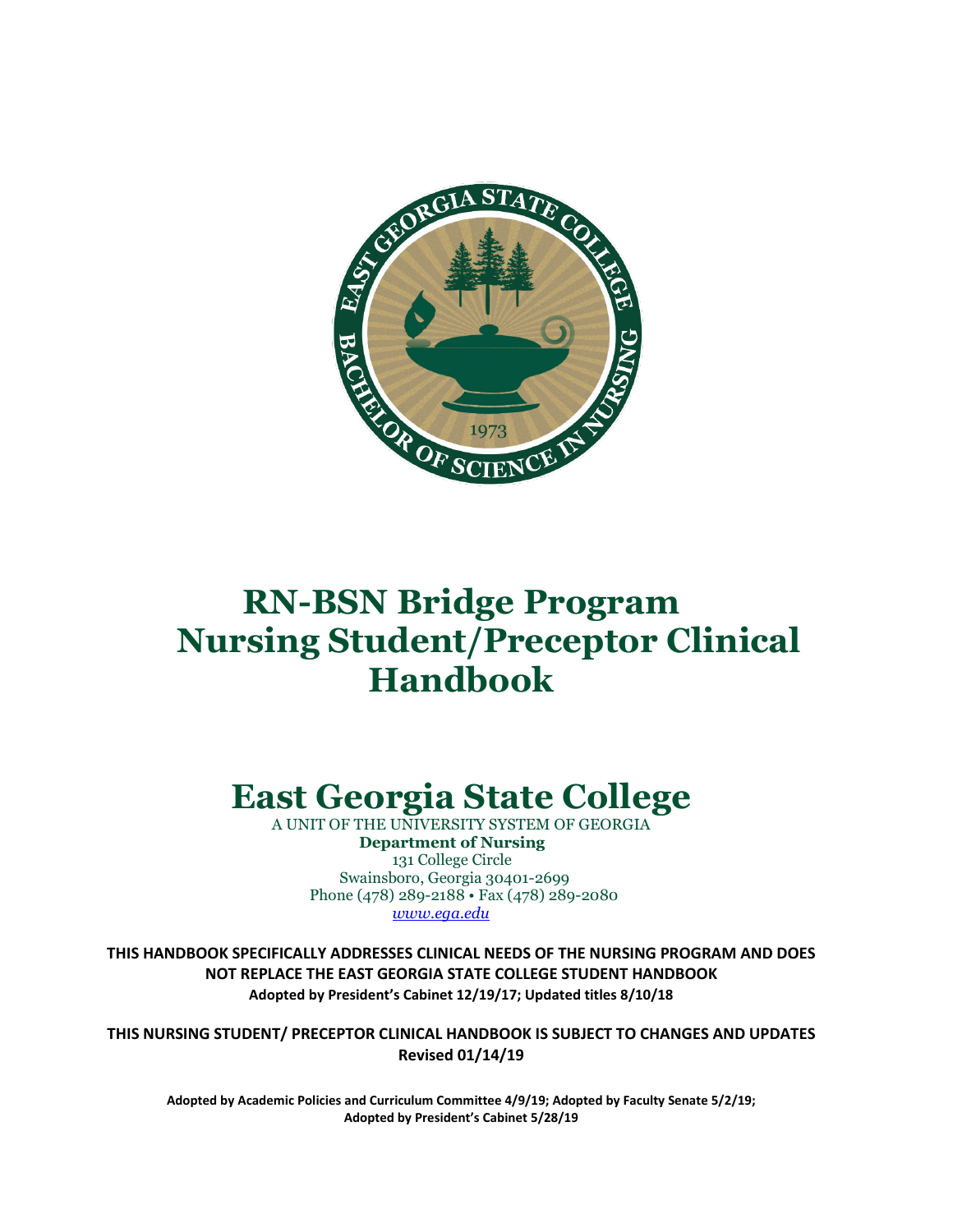# **NURSING STUDENT/PRECEPTOR CLINICAL HANDBOOK TABLE OF CONTENTS**

| APPENDIX B CROSS LINKS STUDENT LEARNING OUTCOMES AND COURSES |
|--------------------------------------------------------------|
|                                                              |
|                                                              |
|                                                              |
|                                                              |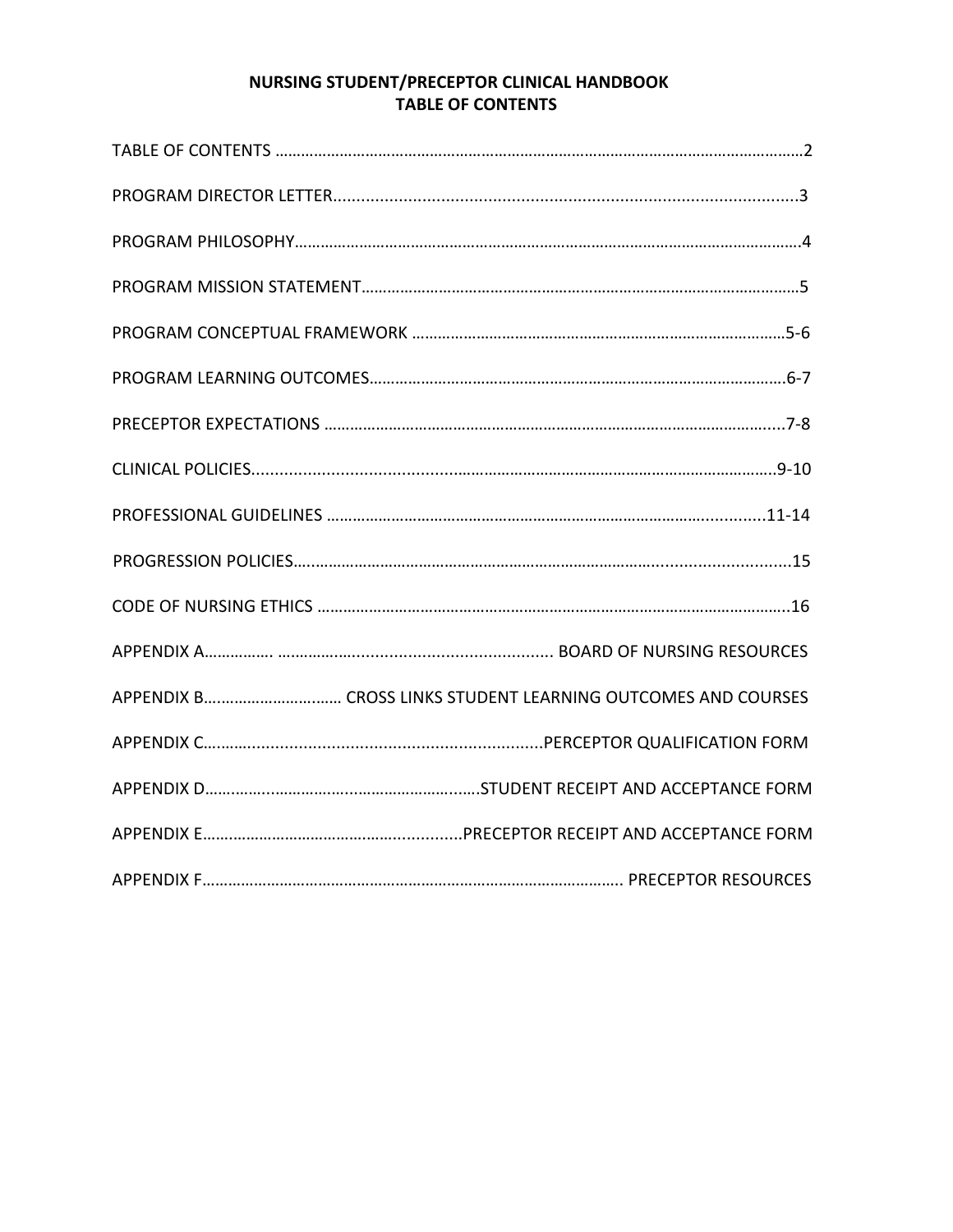

**East Georgia State College EAST GEORGIA STATE COLLEGE A UNIT OF THE UNIVERSITY SYSTEM OF GEORGIA Department of Nursing 131 College Circle Swainsboro, Georgia 30401-2699 Phone (478) 289-2188 • Fax (478) 289-2080 www.ega.edu**

Dear Clinical Preceptor,

Thank you for agreeing to precept our East Georgia State College (EGSC) RN-BSN Bridge Program student. The purpose of this guide is to provide you with a brief overview of the RN-BSN Bridge Program information, clinical experience goals, role responsibilities, and student feedback criteria. Included are the RN-BSN Bridge Program student learning outcomes to assist you in planning learning experiences with the student. The EGSC nursing faculty, student, and preceptor responsibilities are outlined.

If you have questions, concerns or would like more information regarding this experience, please do not hesitate to contact me, EGSC Director of Nursing, at 478-289-2188 or email address lupchurch@ega.edu. Additionally, a nursing faculty member will plan to meet with you and the student prior to the start of the preceptor clinical experience, midway through the semester to discuss progress with clinical experiences and facilitate the successful completion of their clinical rotation. The student will schedule the meeting to accommodate your schedule. Should any questions or concerns arise during the semester, I encourage you to contact me.

We ask that you complete the attached EGSC Preceptor Qualification Form required by the EGSC Department of Nursing and Accreditation Commission for Education in Nursing (ACEN). This form can be scanned and emailed back to me or given to the student. You will also complete a mid-term preceptor feedback section and a final preceptor feedback section of the student's performance. Ideally, the preceptor feedback form will be submitted electronically to the nursing faculty.

Thank you again for participating as a preceptor in this RN-BSN Bridge Program clinical experience. We appreciate that you are mentoring our student and we look forward to meeting with you.

Sincerely,

Linda Upchurch, DNP, ANP-BC Director, Department of Nursing

LET'S GET ASSOCIATED.

AN EQUAL OPPORTUNITY/AFFIRMATIVE ACTION INSTITUTION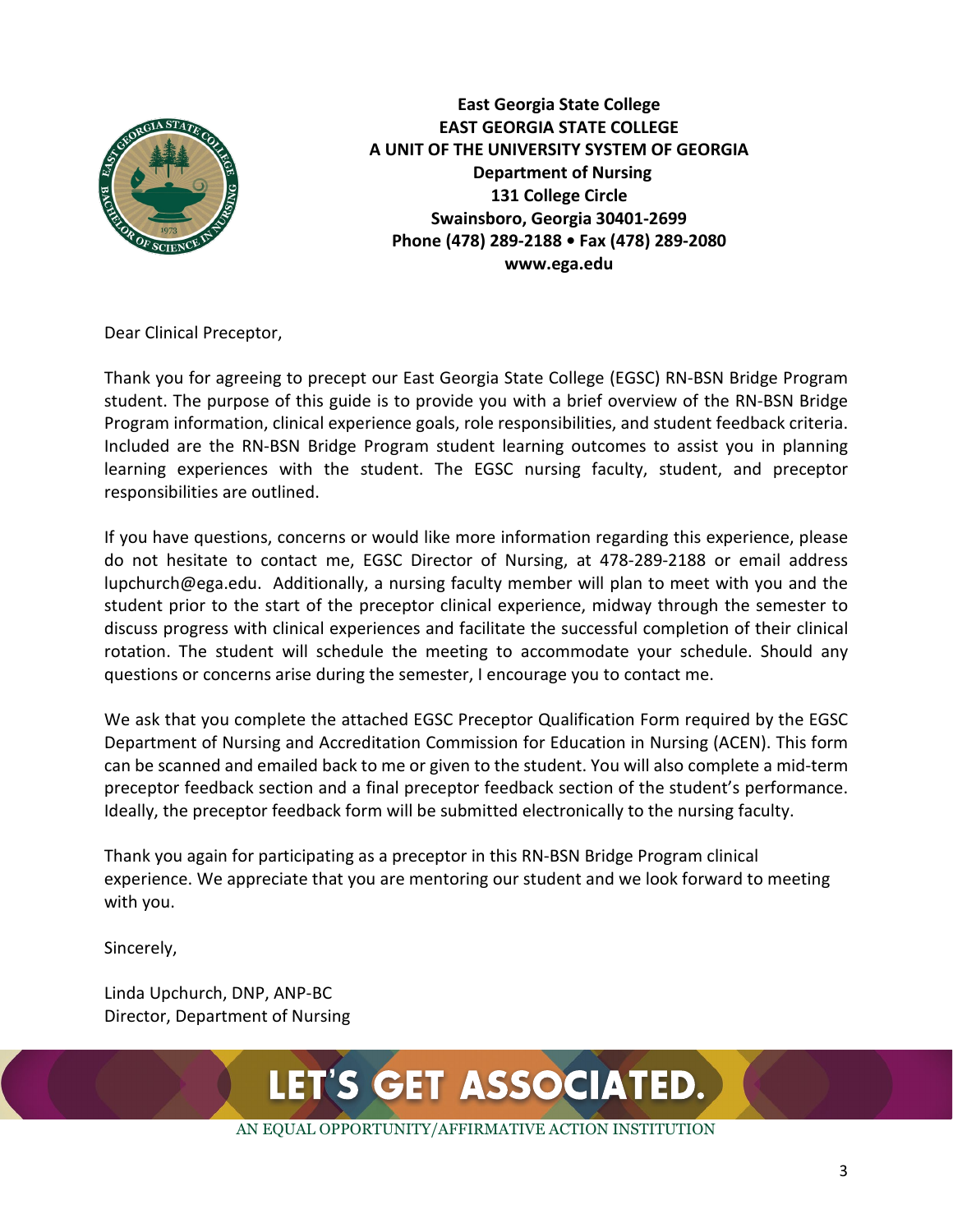### EAST GEORGIA STATE COLLEGE RN-BSN BRIDGE PROGRAM

#### **PHILOSOPHY**

The Nursing Department at East State College believes that in today's modern world of nursing, education for our adult learners should be centered on patient care, patient education, teamwork and collaboration, evidence-based practice, quality improvement, safety, professionalism and leadership.

Nursing educators at East Georgia State College place an emphasis on nursing that is patientcentered, caring, and culturally sensitive and strive to teach concepts that enable students to utilize nursing judgment substantiated with evidence, that integrate nursing science in the provision of safe, quality care and that promote the health of patients within a family. The nursing faculty believes that the patient's own values should be considered and reflected in the plan of care throughout the lifespan in the RN-BSN Bridge Program.

The nursing department strives to teach students how to work collaboratively and effectively within a team setting. The faculty recognizes the significance of examining the evidence, expert opinion, and clinical expertise as a basis for nursing practice and clinical judgment. The concepts of nursing research are further explored in the RN-BSN Bridge Program.

The nursing faculty recognizes that there are constantly evolving needs to improve the quality and the safety of health care and that it is important to teach nursing students the significance of developing a spirit of inquiry to promote the development and implementation of quality improvement strategies to advance health care services.

The faculty believes that the East Georgia State College Nursing Program contributes to communities by preparing nurses who are qualified to practice nursing in a safe, professional, and legal manner. Faculty believes that the baccalaureate prepared nurse graduate from East Georgia State College will implement nursing care that reflects evidence-based, professional, and ethical practices. By encouraging students to continue their education at East Georgia State College in the RN-BSN Bridge Program the complex healthcare needs of the local, state, and nation will be met by increasing the number of baccalaureate-prepared nurses.

Furthermore, the East Georgia State College RN-BSN Bridge Program strives to teach principles that will prepare the registered professional nurse to integrate information technology resources into the provision of patient care while advocating for patients and families in ways that promote self-determination, integrity, and ongoing growth as human beings. Leadership skills are stressed in preparation for the management of safe, quality patient care for the novice nurse, as well as the baccalaureate-prepared nurse.

 The faculty believes that learning is a partnership between the faculty, the student, and the patient. The role of faculty is to guide, direct, facilitate and evaluate learning while encouraging curiosity, creativity, critical and independent thinking to promote learning. Additionally, the nursing faculty's role is to assist the student in clarifying concepts, problem solving, and in developing individual strengths necessary for competent practice. This process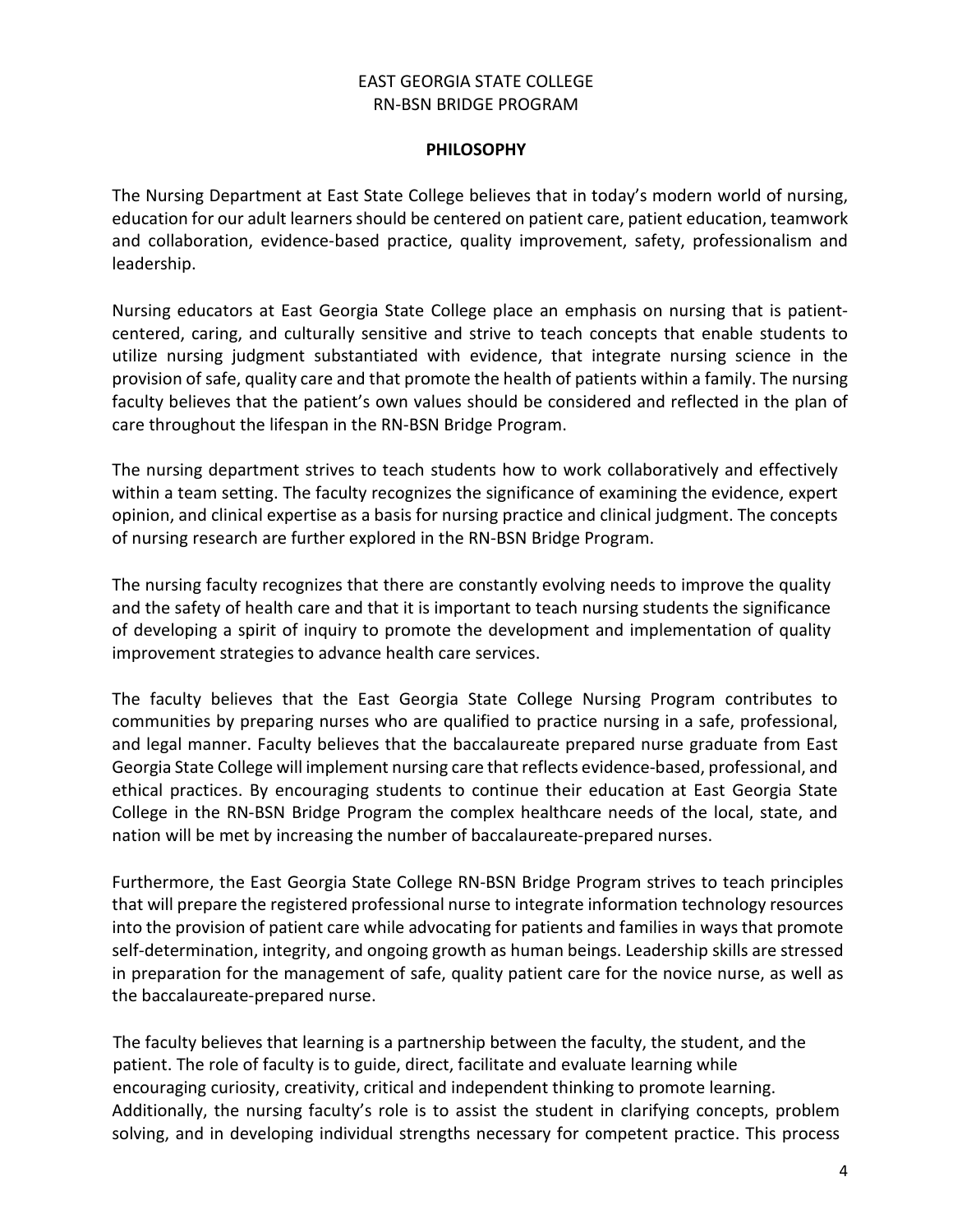creates a social, cultural, and scientific awareness that manifests itself in responsible, professional practice within our communities.

#### **MISSION STATEMENT**

Consistent with the EGSC mission, the EGSC RN-BSN Bridge Program mission is to provide nursing education that is affordable and accessible. In a commitment to excellence, the principle mission of the East Georgia College Nursing Department's RN-BSN Bridge Program is to assist in meeting the healthcare needs of the community. The RN-BSN Bridge Program expands on the Associate degree mission in that the focus extends to prepare the BSN graduate for roles across the continuum including leadership, health promotion, disease prevention, community health, and research.

#### **NURSING PROGRAM CONCEPTUAL FRAMEWORK**

The East Georgia State College RN-BSN Bridge Program curriculum is based on the concepts of patient, health, environment, nursing and learning.

#### **Patient**

The patient is the recipient of nursing care and can be an individual, family, aggregate, community or society/population. Each patient is a multidimensional being, which includes physical, psychological, sociocultural and spiritual dimensions throughout the lifespan.

## **Health**

Health encompasses physical, psychological, sociocultural and spiritual dimensions of wellness and illness with both subjective and objective components. Wellness and illness is individually defined and dynamic throughout the lifespan.

#### **Environment**

The environment consists of dynamic internal and external factors that interact to impact a patient's health. Each patient lives in and interacts with an ever-changing environment. The environment can be altered to positively affect a person's health by changing or removing unhealthy stressors and enhancing or providing health-promoting resources. The patient is influenced by and responsive to their environment and can choose to alter their internal and external environment to impact their health and quality of life.

#### **Nursing**

Nursing responds to and interacts with patients and environments to promote quality of life in health, illness and end of life. Nursing, expressed as a professional way of caring, uses both art and science to address all dimensions of the patient by applying evidence-based research and theories. Nursing serves as an intentional catalyst for change to promote health in evolving diverse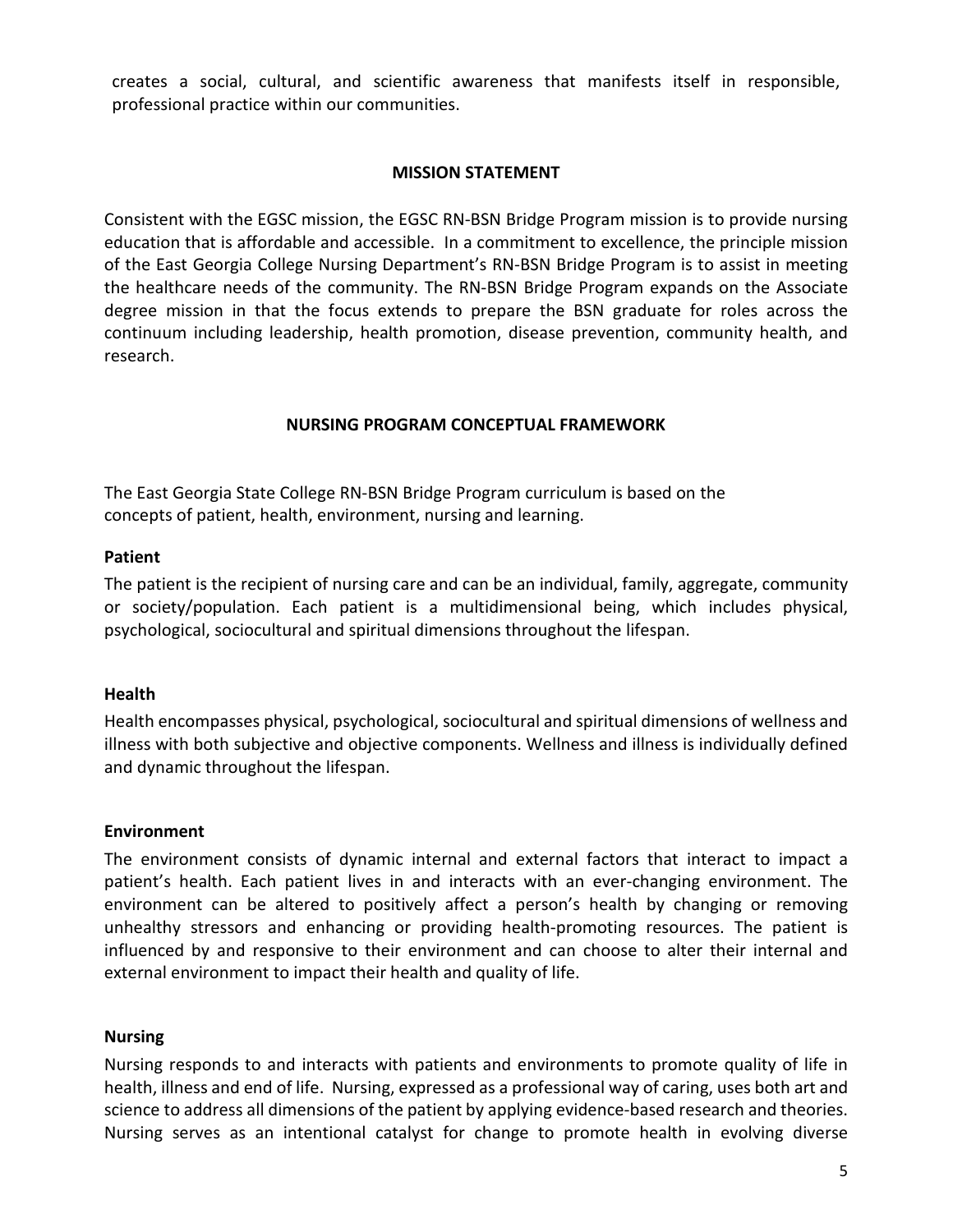environments through education, leadership and social responsibility, as well as direct and indirect clinical interventions.

# **Learning**

The complexity of health care, the rapidly changing environment in which it occurs, and the expanding roles of nurses require that professional nurses engage in life-long learning. Education is a self-directed, yet interactive lifelong process that empowers learners to think critically and grow toward their potential as individuals and contributing members of the profession and society.

The essential components of baccalaureate nursing education include liberal education, professional values, core competencies, core knowledge, evidence-based knowledge and role development. The role of faculty is to guide, direct, facilitate and evaluate learning while encouraging curiosity, creativity, critical and independent thinking to promote learning.

# **East Georgia State College RN-BSN Bridge Program- End of Program Student Learning Outcomes**

At the end of the program, the graduate will be able to:

1. Synthesize previous knowledge and skills acquired in the humanities, natural and behavioral sciences, and nursing courses.

- 2. Examine nursing values/behaviors that exemplify the caring, professional nurse.
- 3. Design a plan to promote high quality care and patient safety for the community in which they serve.
- 4. Assess health care systems and policies that impact community and global healthcare.
- 5. Demonstrate the roles of leader, designer, manager, and coordinator of nursing care.
- 6. Integrate evidenced-based practice and research to improve nursing and healthcare.

**Student Relationship with Clinical Agencies Statement**: **If a student has a current or previous employment affiliation with a health care facility used by EGSC for clinical purposes, he/she must inform the appropriate course coordinator. This provides faculty with information for planning a broader learning experience for the student and prevents conflicts for the student, clinical affiliate and college. The student cannot complete a clinical assignment in the same unit in which he or she works.**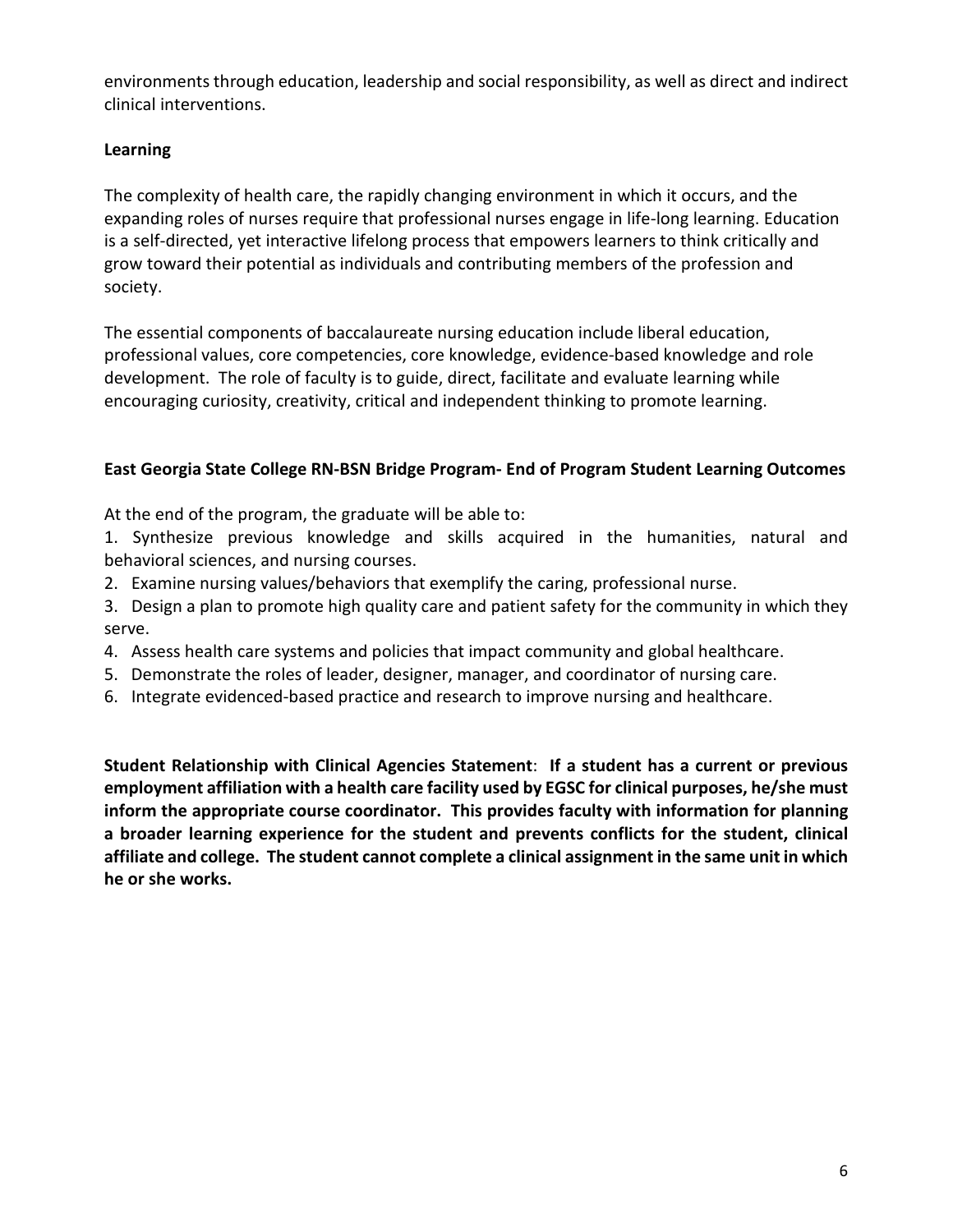#### **RN-BSN BRIDGE PROGRAM PRECEPTORSHIP EXPECTATIONS**

Thank you for agreeing to be a clinical preceptor for our EGSC RN-BSN Bridge Program student. The purpose of this EGSC Nursing Student/Preceptor Clinical Handbook is to provide an orientation to the clinical preceptor role. Included in the orientation with a nursing faculty will be suggestions for planning the student orientation to the assigned clinical unit, selecting student assignments to increase professional growth, facilitating learning and assessing student learning outcomes for the clinical experience. Even if you have been a clinical preceptor for a student before, it is always advantageous to communicate clearly; therefore, we are providing you these guidelines. After reading this EGSC Nursing Student/Preceptor Clinical Handbook, clinical preceptors are to complete the EGSC Preceptor Qualification Form. These should be returned to your assigned student prior to the start of the clinical experience. The EGSC nursing faculty will communicate with you prior to the start of the student's clinical experience.

## **Clinical Preceptor Selection**

The EGSC RN-BSN Bridge Program student and nursing faculty have identified you as a role model for excellence in Nursing. Based on the guidelines found in the Georgia Board of Nursing (GBON) Preceptor qualification rules and regulations (Rule 410-8-06), the EGSC Department of Nursing requires that the clinical preceptor must have a minimum of one year of paid nursing experience and a Bachelor of Science in Nursing degree. If the clinical preceptor does not have a Bachelor of Science in Nursing degree, the clinical preceptor must have documented exceptional clinical experience in a specialty area in nursing. The clinical facility may also make a recommendation of a nursing staff member who may have completed an in-house clinical preceptor training programs to the EGSC nursing faculty for preceptorship. Please note that the clinical facility may impose additional criteria for nurse clinical preceptors at the facility.

Once the clinical preceptor has been identified and approved by the EGSC nursing faculty, the nursing faculty will communicate with the qualified registered nurse and the first line supervisor within the facility for approval of the selected preceptor. The EGSC nursing faculty assumes responsibility for assuring that the potential clinical location and registered nurse preceptor are a fit for the course objectives during the clinical experience. In order for the student to gain the best clinical experience with the preceptor, the preceptor's workload must support the addition of student preceptorship learning.

## **Nursing Faculty Role in Preceptorship**

The nursing faculty will:

- 1. Be responsible for the orientation of each student and preceptor to the role expectations of the student, preceptor and nursing faculty.
- 2. Accept the accountability of acting as the liaison between the nursing department and the clinical facility.
- 3. Review the EGSC Nursing Student/Preceptor Clinical Handbook with the student and preceptor prior to the start of the clinical experience. The orientation shall include the overall objectives of the clinical experience as well as student's individualized clinical goals.
- 4. Serve as a resource for the preceptor throughout the clinical preceptorship experience. Based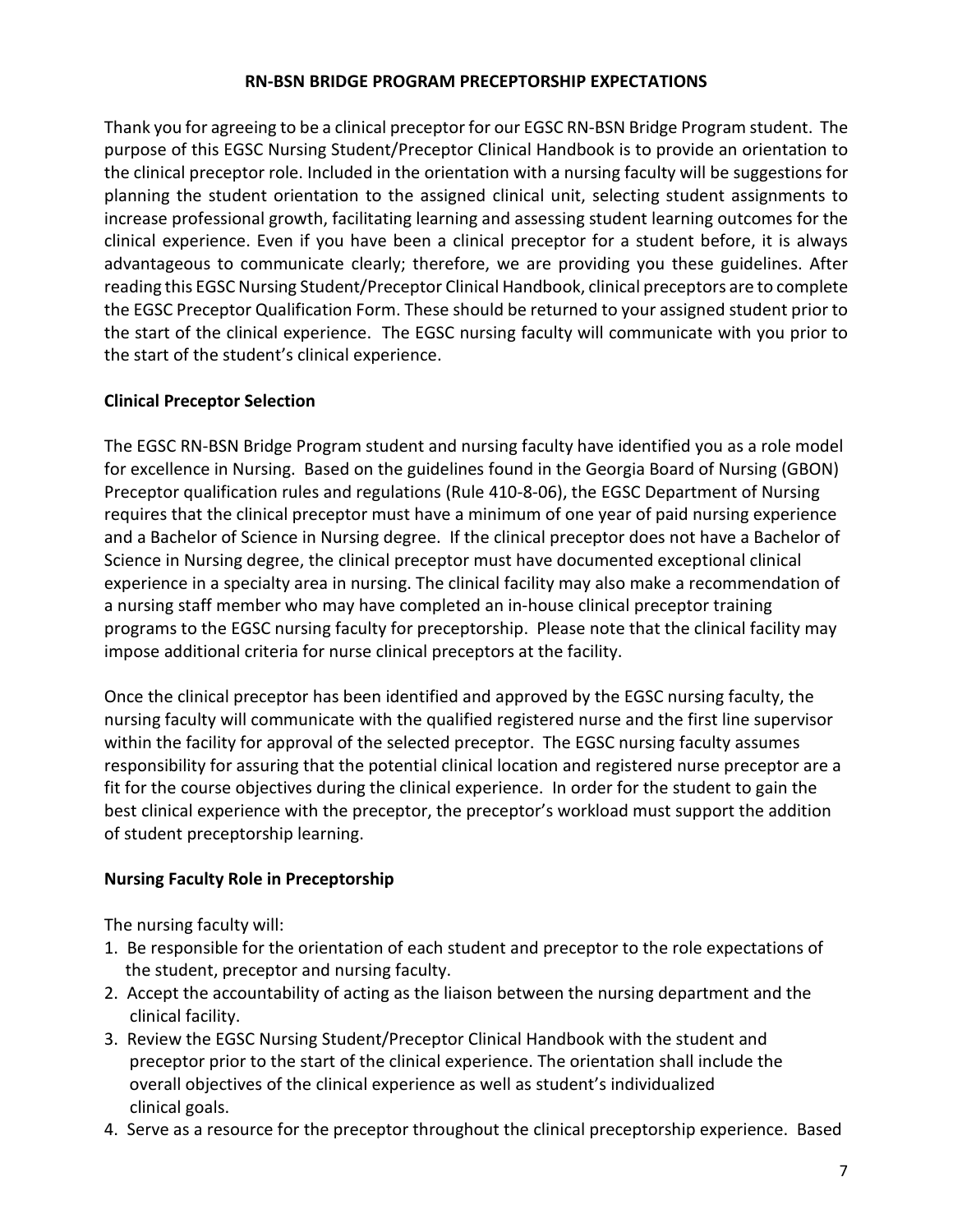upon ongoing feedback from the preceptor and/or student, the EGSC nursing faculty may terminate the clinical experience for the student prior to completion of the designated clinical experience hours.

- 5. Should the student's clinical experience require reassignment, the nursing faculty will seek a comparable clinical experience that satisfies the course objectives and required clinical hours.
- 6. Obtain feedback from the preceptor and student concerning the clinical experience midway and at the end of the preceptor experience. The feedback will be used to address the nursing program need to make changes and as a counseling tool for the student's self-evaluation of progress in the course.

# **Student Role in Preceptorship**

The student will:

- 1. Schedule clinical experiences with preceptor and be responsible for adhering to this schedule and informing clinical preceptor and nursing faculty of any tardiness or absences.
- 2. Share personal outcomes with the clinical preceptor and revise them as needed.
- 3. Submit to nursing faculty and preceptor three (3) personal outcomes that student will achieve during this clinical experience.
- 4. Demonstrate flexibility and willingness to learn.
- 5. Discuss own strengths and weaknesses with clinical preceptor and nursing faculty.
- 6. Accept responsibility and accountability for own learning within clinical experiences.
- 7. Assume increasing responsibility for client care in the agency under supervision of clinical preceptor.
- 8. Seek assistance from clinical preceptor and nursing faculty as needed.
- 9. Participate in assigned online discussions via learning management system.

# **Preceptor Role in Preceptorship**

To create a successful learning environment and provide the student with quality experiential opportunities, the BSN prepared preceptor should be an experienced clinician with an interest in teaching.

The preceptor will:

- 1. Supervise the student's daily experience guided by the outcomes of a specific nursing course and the Standards of Practice by ANA for the Baccalaureate Nurse.
- 2. May opt to keep anecdotal records of experiences.
- 3. Supervise and teach the student in the practice area.
- 4. Use nursing faculty for consultation and support as needed or desired.
- 5. Evaluate the student's practice by directly observing the student.
- 6. Providing feedback on performance.
- 7. Completing the required preceptor feedback form for mid-term & final assessments.
- 8. Communicating with the nursing faculty as needed.
- 9. Meet with the student and nursing faculty at a selected time during the semester to discuss the student's progress.
- 10. Complete the Preceptor Qualification Form required by the EGSC Nursing Department.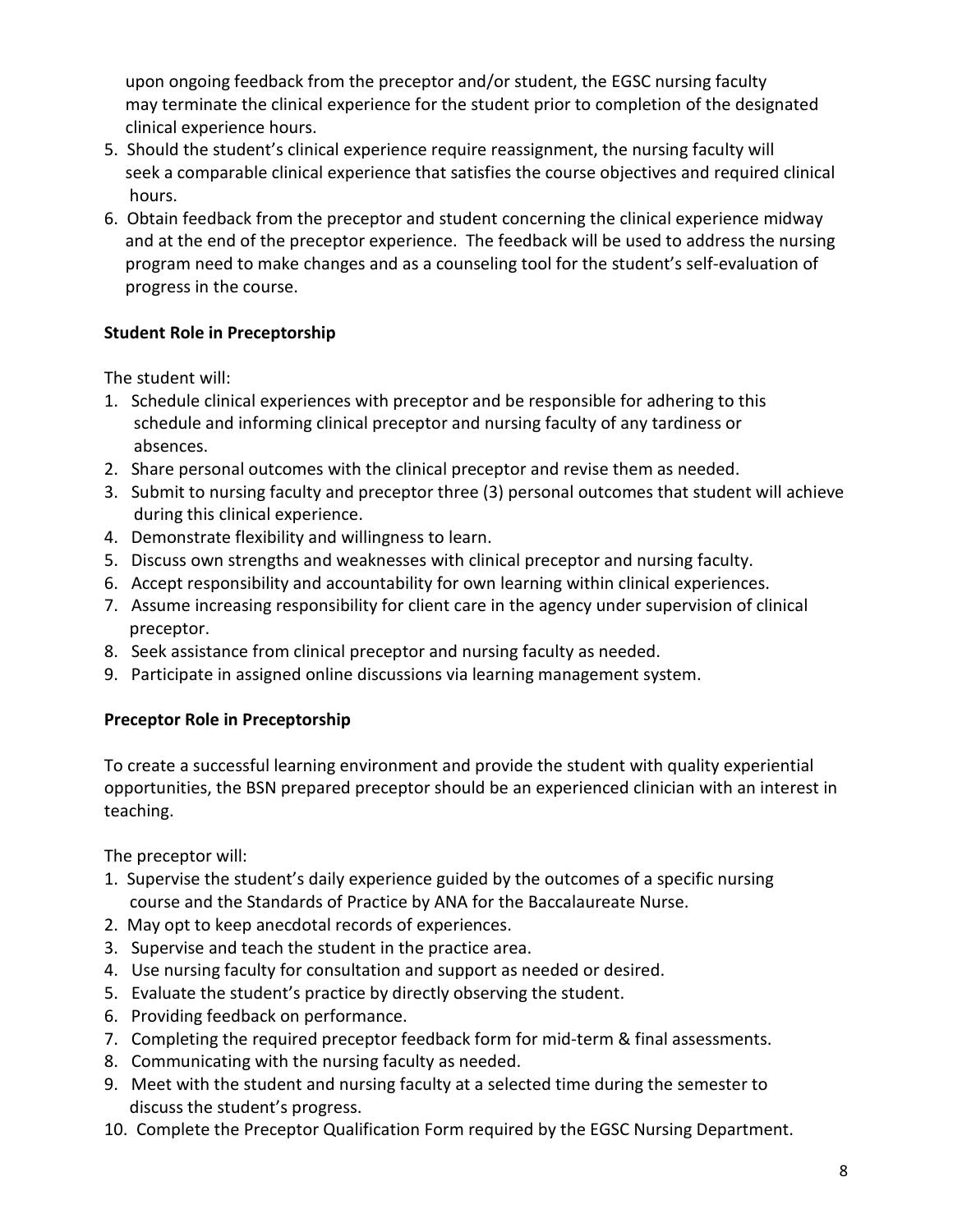11. Ensure the student is oriented to the area/unit according to the facility requirements.

# **CLINICAL EXPERIENCE ATTENDANCE POLICIES**

Clinical: Clinical absences of more than 10% of the required contact hours and/or class meetings will result in an unsatisfactory clinical grade and a course grade of 'F'. Tardiness of over fifteen minutes will constitute an absence in the clinical experience. The student is responsible for notifying the clinical unit prior to the start of clinical when an absence is unavoidable. Failure to do so will result in an unsatisfactory grade in clinical. Clinical will be graded on a satisfactory/unsatisfactory basis.

RN-BSN Bridge Nursing Program Clinical Orientation: Students must meet the orientation requirements of the clinical facility prior to being in his/her clinical rotation. Students must consult with the preceptor regarding that orientation. Clinical faculty will follow up to ensure those requirements are met. **A student cannot attend a clinical experience without clearance from the nursing clinical faculty.**

# **AUDIT POLICY**

Students will not be allowed to audit the clinical components of nursing courses.

# **CLINICAL POLICIES AS STUDENTS**

- 1. Students are required to attend all clinical experiences. If a student is ill and unable to attend a scheduled clinical experience, he/she must notify the assigned clinical unit before the day of the scheduled clinical experience. The nursing faculty member must be notified of the absence from a clinical experience by telephone/email immediately prior to the scheduled experience. It is understandable that illnesses can and do occur during the semester; however, failure to notify your nursing clinical faculty member prior to the missed experience is a serious matter and is unacceptable in nursing. A grade of unsatisfactory for the day will, therefore, be given to students who do not provide appropriate notification ofabsences.
- 2. Professional nursing standards require that personal phones are not used during clinical time. Students should refer to the clinical facility's policy regarding the appropriate use of electronic devices such as cell phones in the patient care areas. Students should discuss the use of electronic devices with his/her preceptor prior to use. Students will not be allowed to receive personal telephone calls while in clinical areas. If an emergency should arise and the student needs to be notified, calls will be handled by the nursing faculty who will relay the message to the student. This will necessitate informing family members the name of your nursing faculty as well as the above procedure to be followed for contacting students.
- 3. Each student will be assigned to a specific unit with your clinical preceptor. He/she will not leave this area except at the request of the clinical faculty, preceptor or nurses on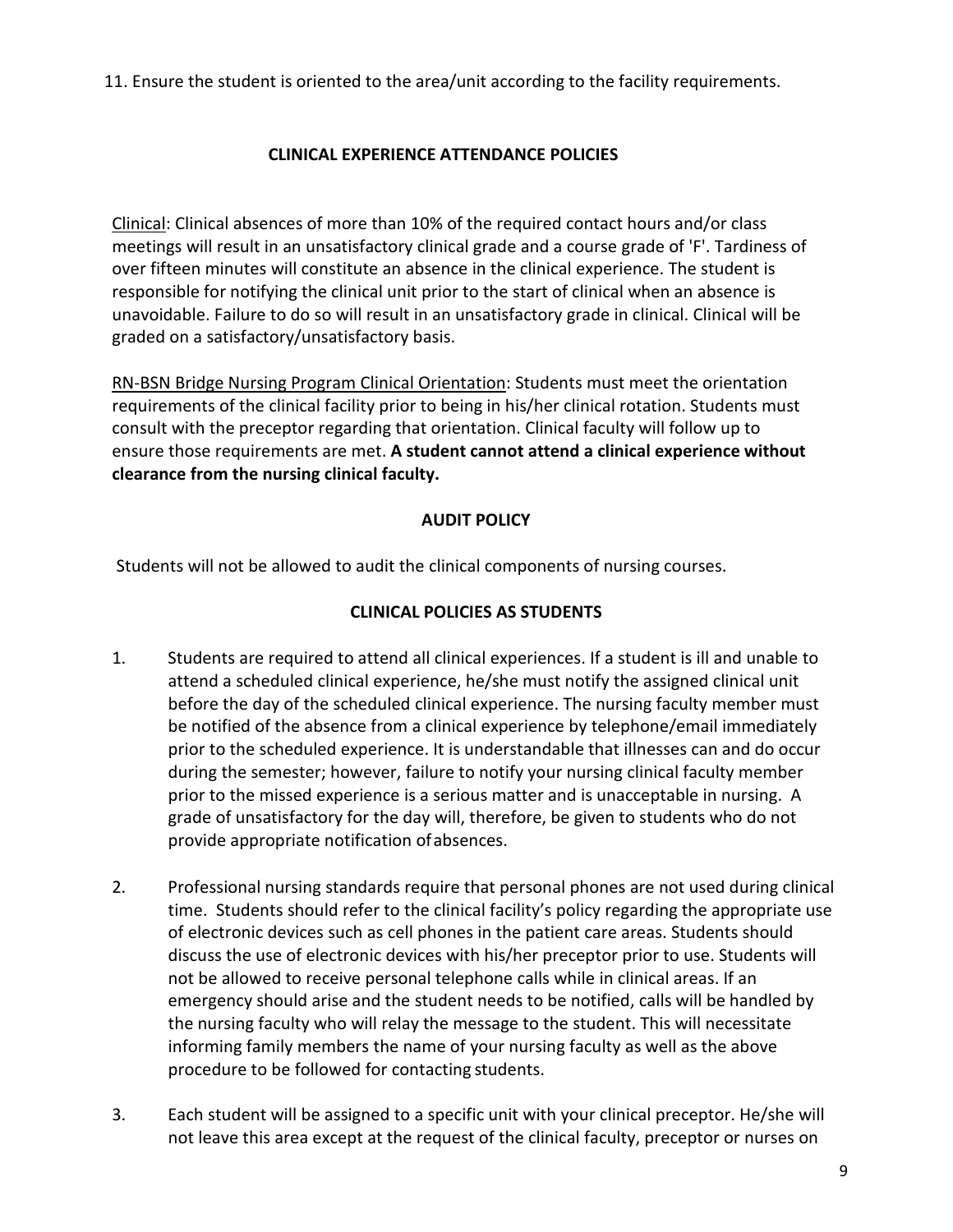the unit. Students are expected to seek learning opportunities. It is not acceptable to loiter in the hallways, nursing stations, break rooms or to leave the clinical site to go to lunch. Please remember that we are guests in the clinical site and must conduct ourselves as guests. Noise in the clinical setting should be keptto a minimum.

# 4. Clinical Dress Code Regulations:

- A. RN-BSN Bridge Program students must wear approved attire as deemed appropriate by their facility/clinical preceptor. The EGSC approved laboratory coat with the EGSC nursing patch and EGSC name tags must be worn at all times during clinical activities.
- B. Laundering Laboratory coats are of wash and wear fabrics and should be washed after each wearing.
- C. Students should maintain professional appearance and personal hygiene whenin uniform to be in compliance with clinical facilities rules and regulations:
	- Skin clean--use no perfume, aftershave or scented soaps/body wash; do use deodorant.
	- Nails should be kept short (not visible over fingertips when viewed from palm), smooth, clean and unpolished.
	- Hair should be clean and neatly arranged. Hair that extends below the collar should be pinned up. No swinging ponytails. Hair ornaments should be the same color as hair color.
	- Men without well-established beards and/or mustaches are expected to shave before reporting to the clinical unit. Men with beards and/or mustaches are expected to keep them neatly trimmed.
	- Watches, wedding and/or engagement rings, and small, stud earrings are the only acceptable jewelry to be worn with your uniform. Rings with large or ornate settings should be pinned to the inside of your uniform pocket to avoid loss or damage.
	- White lab coats and name tags must be worn over appropriate attire (i.e., no shorts, jeans or cutoffs) when obtaining clinical assignments.
	- Body piercing jewelry (other than one small stud in each earlobe) or visible tattoos will not be permitted in any clinical setting or any professional function sponsored by the EGSC Department of Nursing.
- 5. Students are not allowed to eat on any of the units except in designated break rooms.
- 6. Parking will be at the discretion of each clinical agency, and students will adhere to parking rules accordingly.
- 7. If substance abuse is suspected, the student will be dismissed from clinical and be required to be tested at the student's expense. Students must obtain drug screening within 24 hours after the request. Failure to complete testing within 24 hours may result in disciplinary action up to and including dismissal from the program.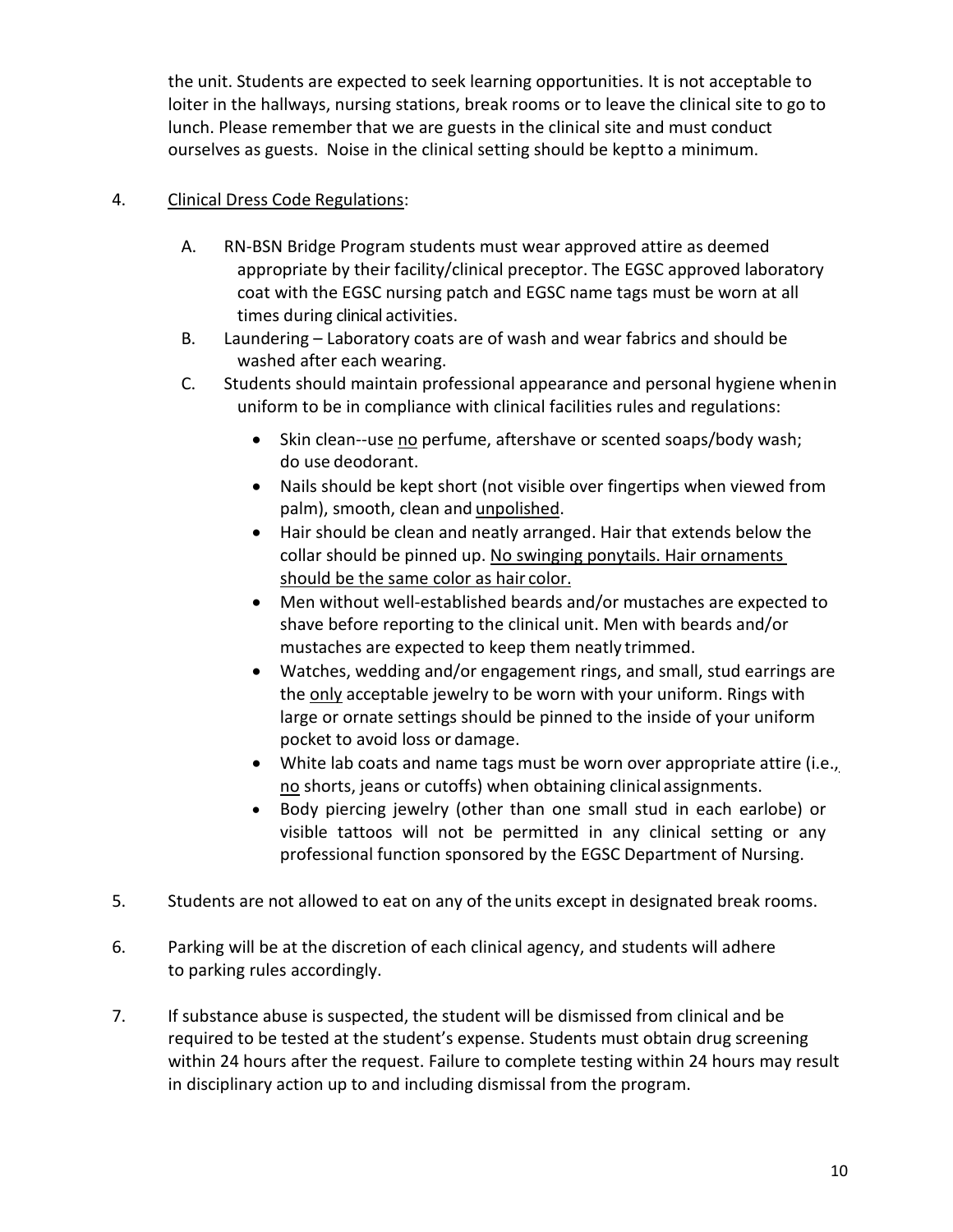# **GRADING POLICIES**

Successful completion of nursing courses will depend on a student earning a C or better in theory and a **satisfactory grade in clinical experience**. Students receiving an **unsatisfactory grade in clinical** will receive an "F" in the course regardless of theory grade.

## **PROFESSIONAL GUIDELINES FOR NURSING STUDENTS**

Nursing students are expected to:

- 1. Maintain confidentiality of patients' records. Students are not to discuss information related to patients at times other than conferences with nursing faculty. Students are not to reveal the presence of patients in any clinical facilities to anyone other than nursing faculty. The nurse also promotes, advocates, and strives to protect the health, safety, and rights of the patient.
	- The nurse's primary commitment is to the patient, whether an individual, family, group or community.
- 2. Maintain professional appearance and personal hygiene when in uniform.
- 3. Refrain from performing any technique or procedure for which you, the student, have not been adequately trained. If there are any questions, seek approval first from faculty or clinical instructor.
- 4. Be in clinical on time, as well as submit all required, written material ontime.
	- Please read the East Georgia State College handbook on attendance policy for tardinessor absenteeism. Anyone not present at the start of scheduled online time may not be allowed to test and may need to address a make-up exam with their course faculty. [http://www.ega.edu/policy/04-student](http://www.ega.edu/policy/04-student-handbook.pdf?82917)[handbook.pdf?82917](http://www.ega.edu/policy/04-student-handbook.pdf?82917)
- 5. Refrain from chewing gum or consuming food or drink in the clinical area (except in designated areas).
- 6. Notify clinical area or nursing faculty by phone call or email when circumstances prevent attendance or cause tardiness to clinical.
- 7. Be adequately prepared for clinical assignment.
	- This includes proper clinical attire, with all equipment necessary to perform your clinical or classroom duties as specified or requested from either East Georgia State College or nursing faculty. It is **each student's** responsibility to beprepared.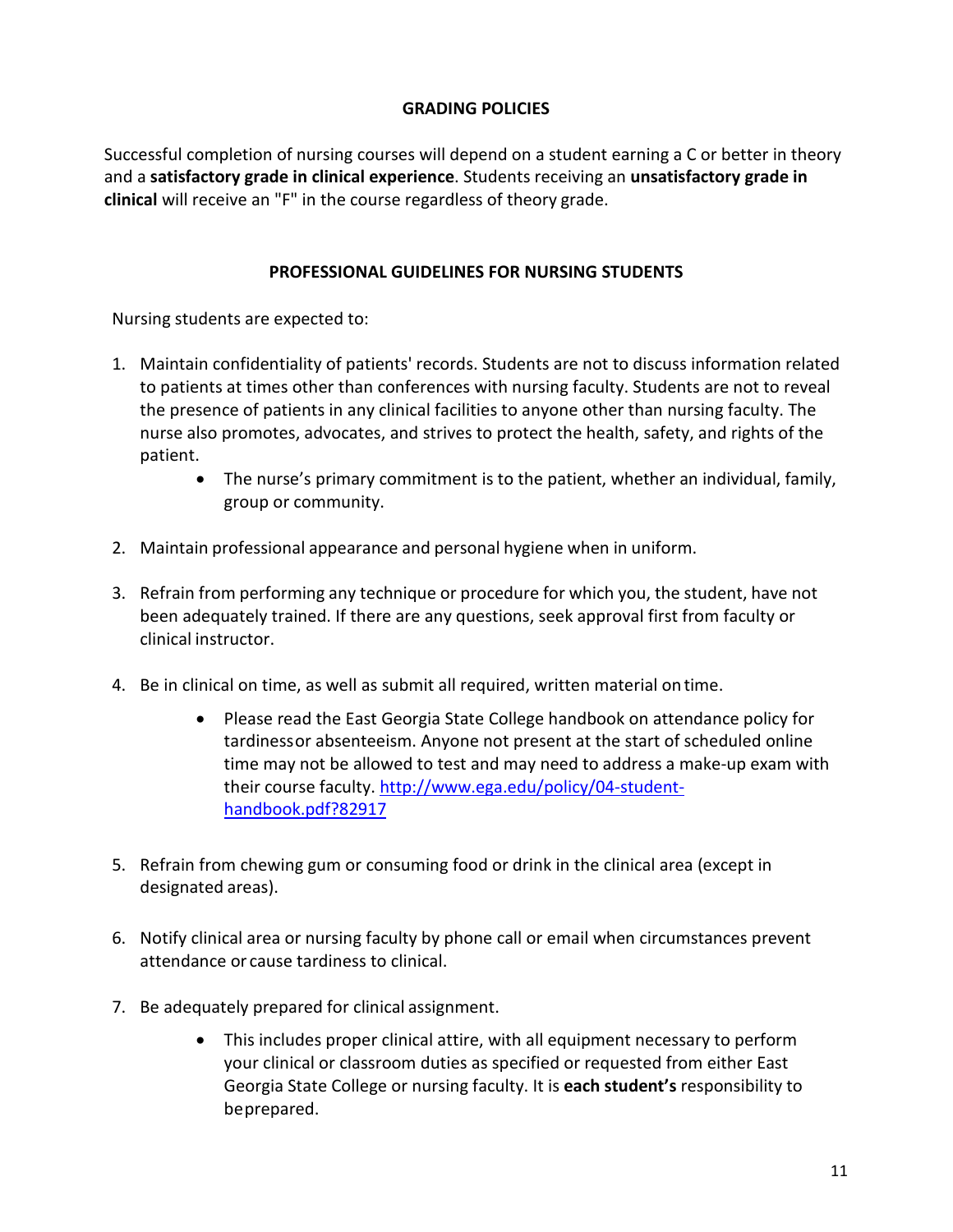- 8. Work cooperatively with nursing faculty, clinical preceptor, hospital staff, and peers.
	- Any behavior that would be considered unprofessional, unethical, or disruptive either for the classroom, clinical settings, patients, or areas of practice will result in disciplinary action as described in East Georgia State College's Code of Conduct policy. [http://www.ega.edu/policy/04-student-code-conduct](http://www.ega.edu/policy/04-student-code-conduct-disciplinary-process.pdf?82917)[disciplinary-process.pdf?82917](http://www.ega.edu/policy/04-student-code-conduct-disciplinary-process.pdf?82917)
	- Provide timely, truthful, and accurate treatment for all patients.
	- Do not reveal one's own or fellow students', nursing faculty, or office personnel, addresses or telephone number to patients, friends, or family members. If provided, this is for your use only and should be kept confidential.
	- Follow the chain of command when resolving difficulties on campus or in the clinical area. The chain of command begins with the nursing faculty member(s), and progresses through the Director of Nursing, the Dean of Mathematics and Natural Sciences, the Vice President for Academic and Student Affairs, and the President of the College.
- 9. SMOKING, use of any Tobacco products, and e-cigarettes IS PROHIBITED WHILE IN CLINICALS or on campus.
	- Refrain from smoking in public while inuniform.
	- Students who smell of any offensive odors will be sent home from clinical and an unsatisfactory clinical day assigned.
- 10. Promote excellence in nursing by encouraging lifelong learning and professional development.
- 11. Nursing students are expected to practice civility at all times. Treat others with respect and promote an environment that respects human rights, values and choice of cultural and spiritual beliefs. Address nursing faculty and hospital personnel by the appropriate title – Dr., Mr., Miss,or Mrs. while in the clinical area, address all patients by the appropriate title - Mr., Miss, or Mrs. (exception: pediatric patients).
- 12. Collaborate in every reasonable manner with the academic faculty and clinical staff to ensure the highest quality of client care.
- 13. Refrain from any deliberate action or omission of care in the academic or clinicalsetting that creates unnecessary risk of injury to the client, self, orothers.
- 14. Assist the staff nurse or preceptor in ensuring that there is full disclosure and that proper authorization is obtained from a client regarding any form of treatment orresearch.
- 15. Abstain from the use of alcoholic beverages or any substances (legal or illegal) in the academic and clinical setting that impair judgment in anymanner.
	- Students will be dismissed from the clinical setting and sent for toxicology screening (alcohol/drugs-legal and/or illegal) if there is any question regarding the judgment status of a student or any other issue (such as the odor of alcohol on a student's breath). Testing will be at the expense of thestudent**.**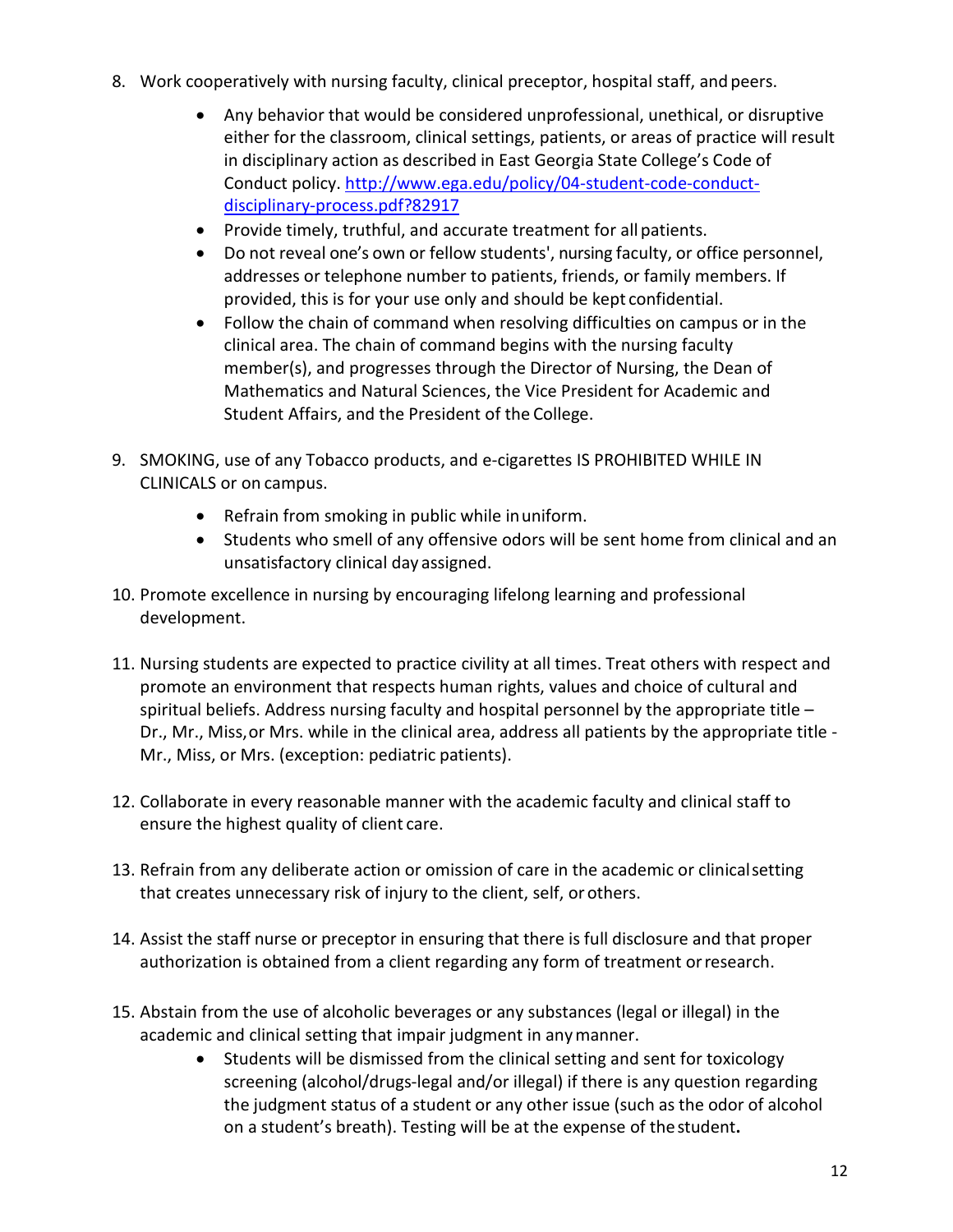- Students must complete screening within 24 hours following therequest.
- Failure to comply with request within 24 hours for toxicology testing may result in disciplinary action including issuance of a clinical failure and/or dismissal from the nursing program.
- 16. Strive to achieve and maintain an optimal level of personalhealth.
	- The nurse owes the same duties to self as to others, including the responsibility to preserve integrity and safety, maintain competence, and continue personal and professional growth.
- 17. Uphold school policies and regulations related to academic and clinical performance, reserving the right to challenge and critique rules and regulations as per school grievance policy.
- 18. Refuse to engage in, or condone, discrimination on the basis of race, gender, age, citizenship, religion, national origin, sexual orientation, or disability.
- 19. Students should remember that while in uniform they are representing the college, therefore East Georgia State College Nursing Student Laboratory coats are only to be worn to clinical experience and campus, or as requested by your nursing clinical faculty.
- 20. East Georgia State College students who are employed by regional hospitals in nursing positions are in no way employed as a part of East Georgia State College. East Georgia State College Department of Nursing disavows any and all responsibility for the actions of nursing students who are functioning in these employment positions. Students will not represent themselves as students while employed. The hiring institution (hospital or health care agency) assumes legal and ethical responsibility for the actions of these employees. Clearly stated job descriptions for these employment positions are the sole responsibility of the employing institution.
- 21. Cellular phones, beepers, iPad's, or any other electronic devices are not allowed in the clinical setting or any professional function sponsored by East Georgia State College except at the discretion of the nursing faculty and/or clinical preceptor. Discuss the use of electronic devices with the nursing faculty and/or clinical preceptor prior to beginning a clinical rotation.
- 22. RN-BSN Bridge Program students are responsible for submitting necessary clinical paperwork for scheduling of own clinical hours with an approved preceptor. EGSC nursing clinical faculty site visits (randomandscheduled) will occur during each clinical experience.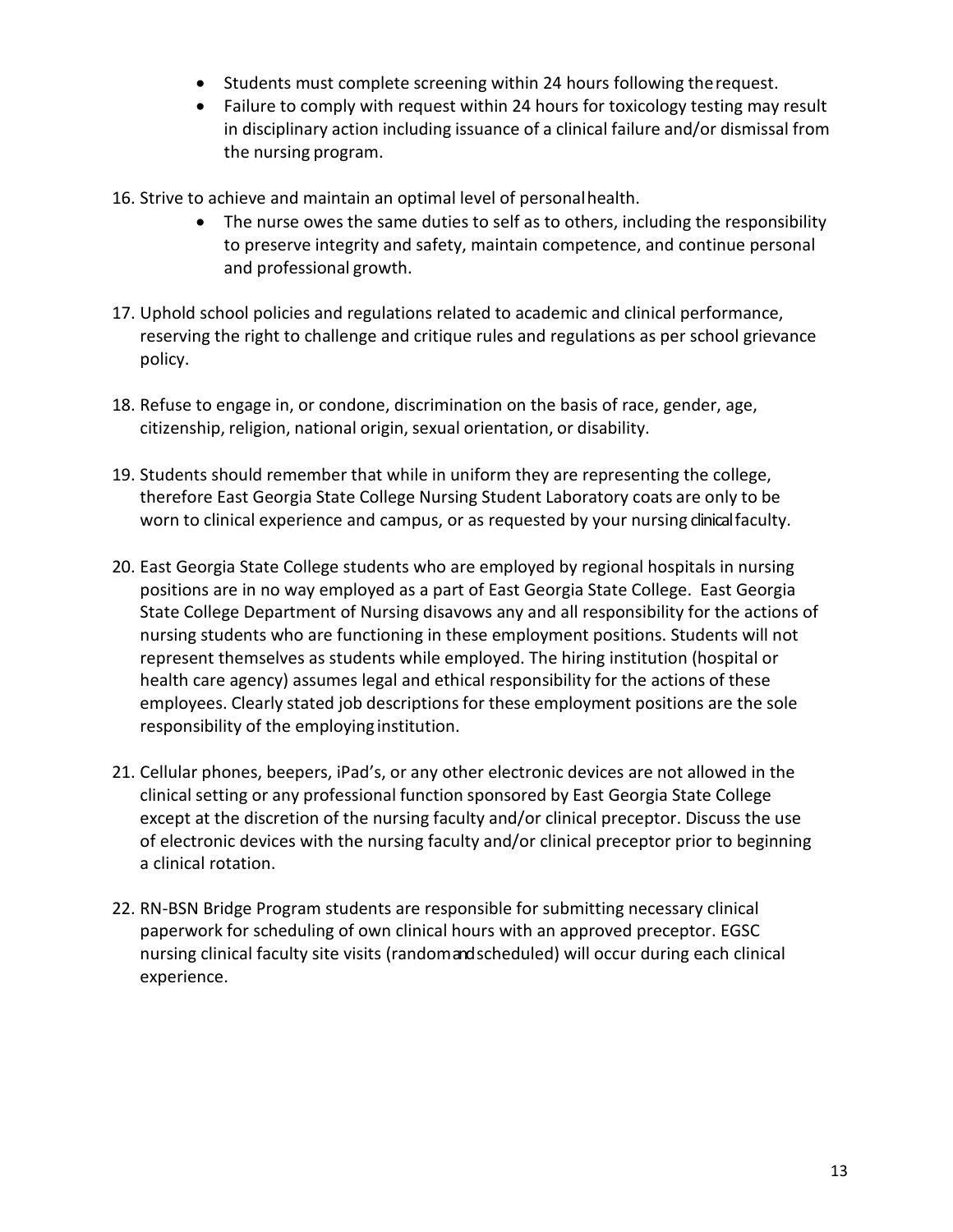#### **COMMUNICATION**

**LINES OF COMMUNICATION:** During the clinical experience, you must communicate with your assigned EGSC nursing faculty member immediately of any incident that occurred during the clinical experience. If at any point during the clinical experience you have a question of whether or not you should notify your EGSC nursing faculty member of an incident, please contact the nursing faculty member. Please do not select the clinical experience setting as a place to voice your complaints. Throughout the College, the avenues of communication for students to express their concerns, problems or questions begin with the nursing clinical faculty members or the nursing faculty who teach the course. If satisfaction is not obtained, referral to the department chairperson, appropriate dean, and college Vice President for Academic and Student Affairs in that order is appropriate. Further discussion of this matter may be found in the current EGSC student catalog. Any individual student or groups of students enrolled in the EGSC RN-BSN Bridge Program who wish to express their concerns or questions are encouraged to do so. Valid suggestions for change are always welcomed and will be shared with the entire nursing faculty.

**FACULTY EMAIL:** Written communication to nursing faculty members should be done via email within the course that you are registered for or via the nursing faculty or nursing clinical faculty EGSC email address. Email communications will be your most efficient method of communication with your course faculty member(s) and nursing clinical faculty. If you need to communicate with the Director of Nursing, sending an email t[o lupchurch@ega.edu](mailto:lupchurch@ega.edu) will connect you with Dr. Linda Upchurch. If you are on campus, please request assistance from the department administrative assistant to place forms in the faculty Department of Nursing mailboxes. Written communication (including confidential communication) may be given to departmental administrative assistant for appropriate distribution. Students are encouraged to give the nursing faculty 24 hours to respond during the week and 48 hours to respond over a weekend. Please keep in mind that faculty are normally not required to respond to emails or phone calls over EGSC scheduled holidays.

**EVALUATION FORMS:** At intervals, the nursing program utilizes course/program/clinical evaluation questionnaires to elicit information from students which will help to make improvements in the program. Please use these questionnaires to improve the program through constructive evaluations of the program and its nursing faculty.

**DEPARTMENT OF NURSING ADMINISTRATIVE ASSISTANT:** The Department of Nursing administrative assistant assist the Director of Nursing and Nursing Faculty with communication concerns of the Nursing Program. In addition, they relay phone messages to faculty and assist faculty with word processing requirements. Under no circumstances should any student in this program impose upon the administrative assistant (1) to provide extra copies of any materials which have been distributed online in the student resources folder; or (2) to duplicate materials related to course or clinical assignments.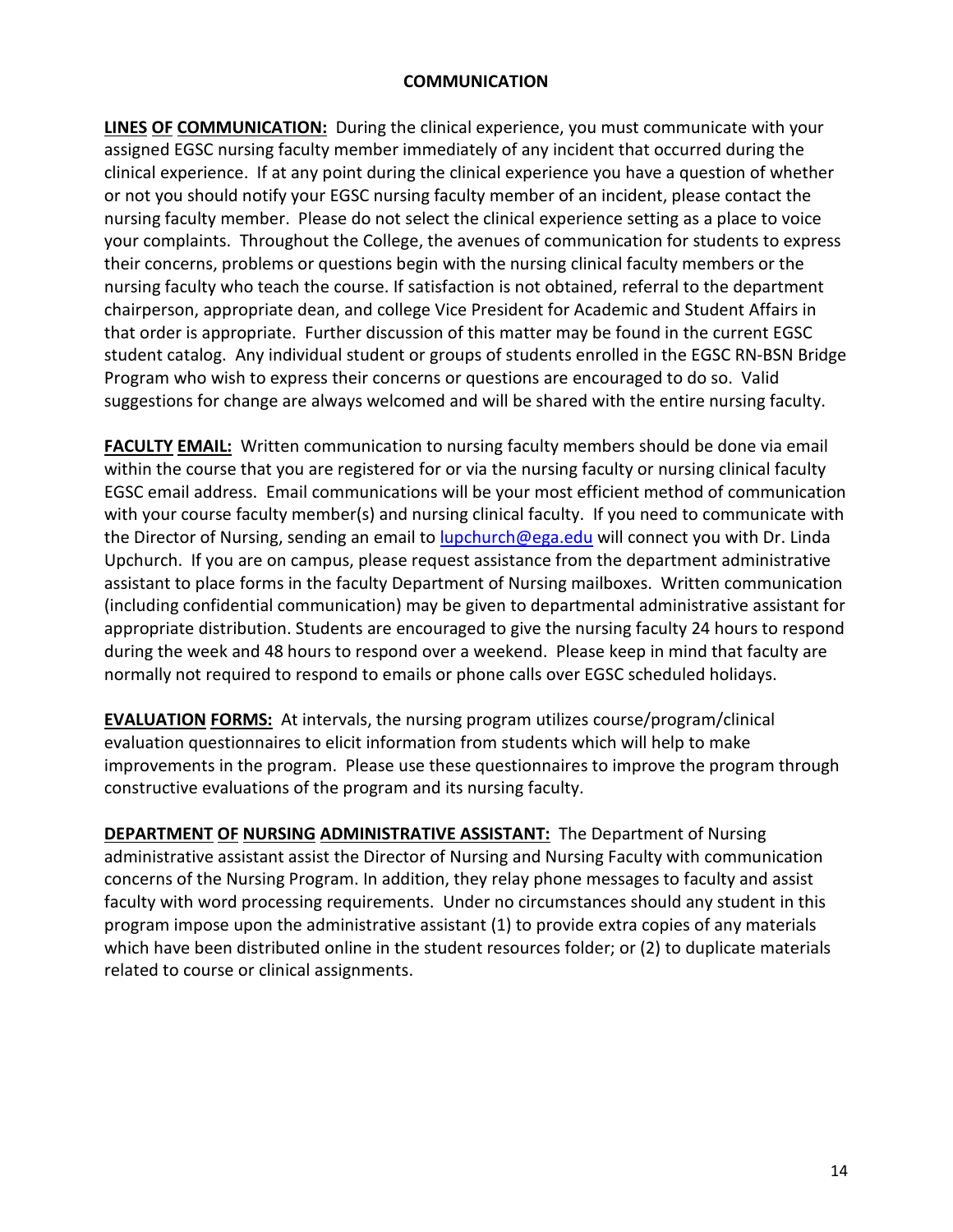#### **CLINICAL PROGRESSION POLICIES**

- 1. To progress through the RN-to-BSN Bridge Nursing Program each student must attain a "C" (75%) or better to pass any nursing course and must also have a **satisfactory clinical performance** in those courses with a clinical component. If the student fails one component of a clinical course (didactic or clinical), the student fails the course. A student not obtaining a passing grade of a "C" (75%) in a course, or who receives an **unsatisfactory grade in clinical performance**, may repeat that course at the next available offering. Students may repeat a failed nursing course ("C" = less than 75%), but may repeat it only once and will be dismissed from the program if there is a second failure.
- 2. Students are required to maintain at least a 2.00 cumulative grade point average in order to remain in the nursing program.
- 3. Students must maintain current American Heart Association Cardiopulmonary Resuscitation for the Healthcare Provider Certification throughoutenrollment.
- 4. The Nursing Department reserves the right to discontinue, at any time, the enrollment of a nursing student if, in the judgment of the Dean of the School of Mathematics and Natural Sciences, the Vice President for Academic and Student Affairs, the EGSC Director of Nursing and the nursing faculty, the student demondratesunsafe or unprofessional behaviors. **Failure to maintain confidentiality of patient information will be grounds for dismissal. Use of electronic devices to record patient information or pictures in the clinical areas will be grounds for dismissal. Posting patient and/or confidential information on social media will be grounds for dismissal.**
- 5. The faculty, staff, and students in health care programs shall uphold the established Code of Nursing Ethics.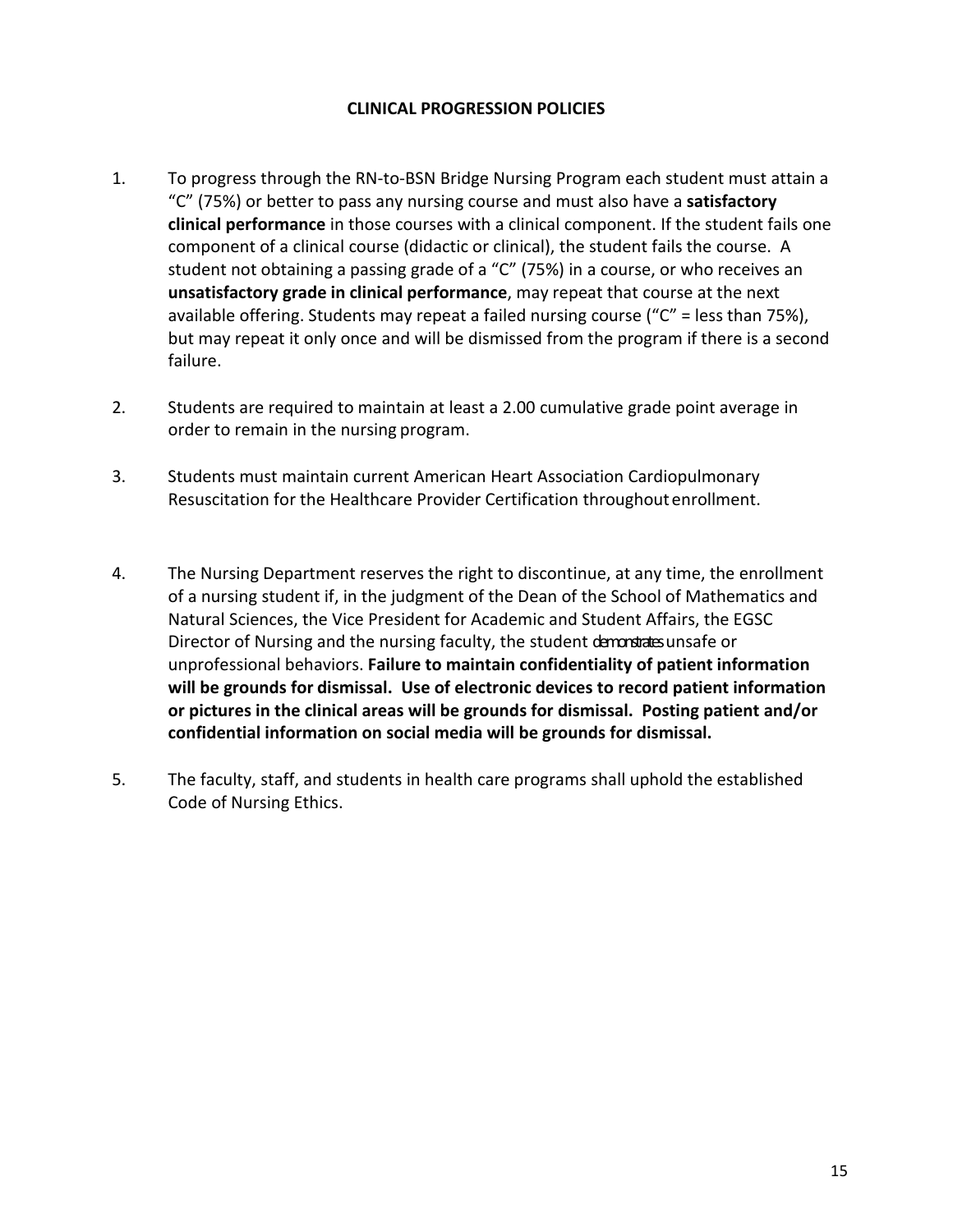# **CODE OF NURSING ETHICS**

- The nurse, in all professional relationships, practices with compassion and respect for the inherent dignity, worth, and uniqueness of every individual, unrestricted by considerations of social or economic status, personal attributes, or the nature ofhealth problems.
- The nurse is responsible and accountable for individual nursing practice and determines the appropriate delegation of tasks consistent with the nurse's obligation to provide optimum patient care.
- The nurse participates in establishing, maintaining, and improving health care environments and conditions of employment conducive to the provision of quality health care and consistent with the values of the profession through individual and collective action.
- The nurse participates in the advancement of the profession through contributions to practice, education, administration, and knowledge development.
- The nurse collaborates with other health professionals and the public in promoting community, national, and international efforts to meet health needs.
- The profession of nursing, as represented by associations and their members, is responsible for articulating nursing values, maintaining the integrity of theprofession and its practice, and shaping social policy.
- All nursing students shall refrain from posting anything related to theirdidactic or clinical experience at East Georgia State College on any social networking site (Facebook, etc.). Infractions are serious and could result in dismissal from the nursing program.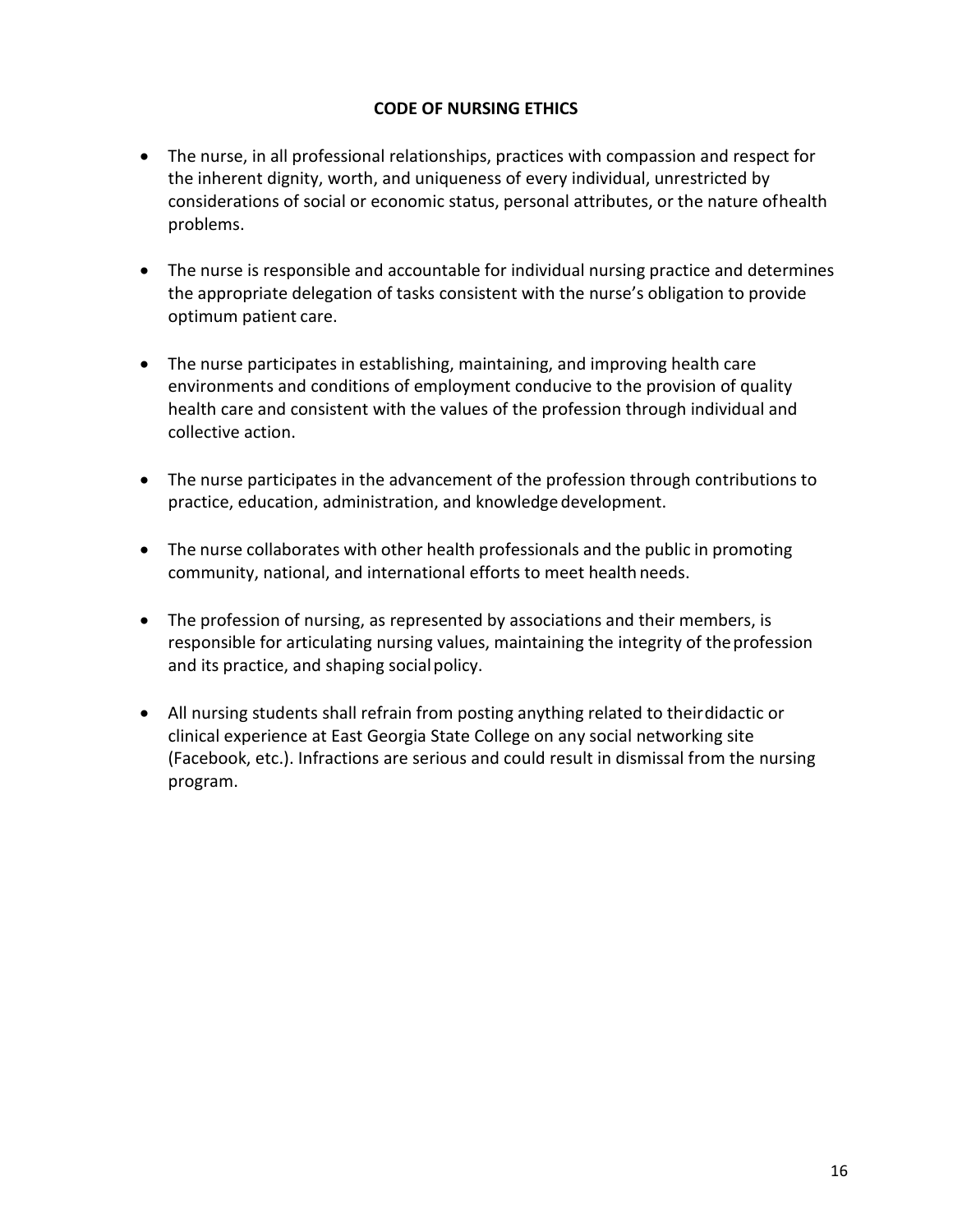#### **APPENDIX A**

# GEORGIA BOARD OF NURSING RULES AND REGULATIONS CONCERNING REGISTERED NURSE LICENSE

**Licensure Rules**  <http://rules.sos.ga.gov/gac/410>

**Nurse Practice Act**  [http://sos.ga.gov/PLB/acrobat/Forms/38%20Referenc](http://sos.ga.gov/PLB/acrobat/Forms/38%20Reference%20-%20Nurse%20Practice%20Act.pdf) [e%20-%20Nurse%20Practice%20Act.pdf](http://sos.ga.gov/PLB/acrobat/Forms/38%20Reference%20-%20Nurse%20Practice%20Act.pdf)

**Continuing Education Competency**  [http://sos.ga.gov/index.php/licensing/plb/45/continuing\\_education\\_requirements](http://sos.ga.gov/index.php/licensing/plb/45/continuing_education_requirements)

 **Nursing Code of Ethics**  http://www.nursingworld.org/codeofethics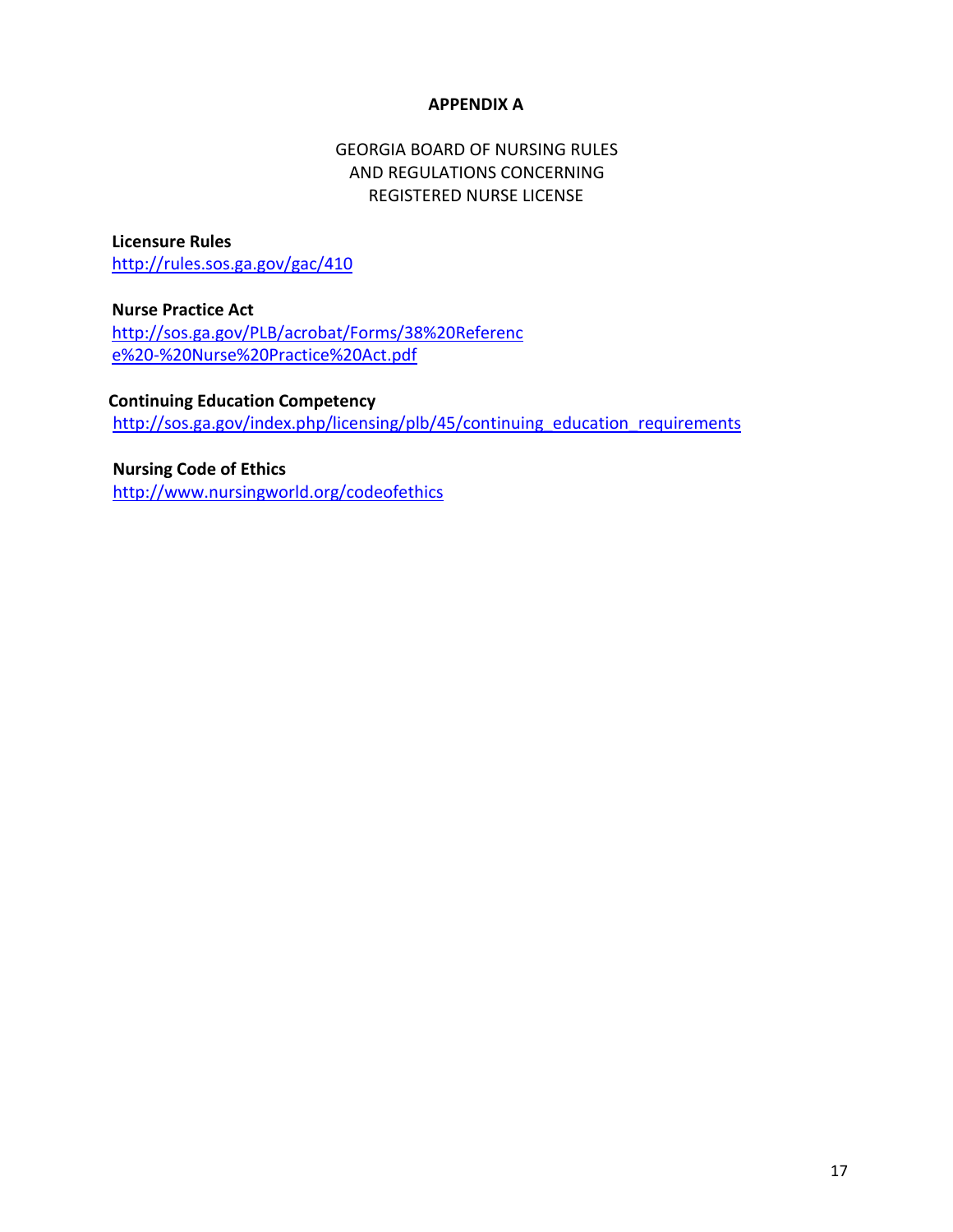#### **APPENDIX B**

# **Cross links Program Student Learning Outcomes and Courses.**

| <b>Student Learning</b><br><b>Outcome</b>                                                                                                 | <b>Core Courses</b>                                                                                                              | <b>Nursing Courses</b>                                                                                    |  |
|-------------------------------------------------------------------------------------------------------------------------------------------|----------------------------------------------------------------------------------------------------------------------------------|-----------------------------------------------------------------------------------------------------------|--|
| Synthesize previous<br>knowledge and skills<br>acquired in the humanities,<br>natural and<br>behavioral sciences, and<br>nursing courses. | BIO L 2511/2512; CHEM<br>1151/1152; ECON; PSYC<br>1101, PSYC 2103, SOCI<br>1101; POLS                                            | <b>NURS 3101; NURS 3102;</b><br>NURS 3103; NURS 3104;<br><b>NURS 4115; NURS 4116;</b><br><b>NURS 4117</b> |  |
| <b>Examine nursing</b><br>values/behaviors that<br>exemplify the caring,<br>professional nurse.                                           | POLS 1101; SOCI 1101;<br>ECON 2105/2106; POLS<br>2401; SOCI 2293                                                                 | NURS 3101; NURS 3102;<br>NURS 3103; NURS 3104;<br>NURS 4115; NURS 4116;<br><b>NURS 4117</b>               |  |
| Design a plan to promote<br>high quality care and<br>patient safety for the<br>community in which they<br>serve.                          | ENG 1101/1102; COMS<br>1110, MATH 1111; MATH<br>1121                                                                             | <b>NURS 3101; NURS 3102;</b><br>NURS 3103; NURS 3104;<br><b>NURS 4115; NURS 4116;</b><br><b>NURS 4117</b> |  |
| Assess health care systems<br>and policies that impact<br>community and global<br>healthcare.                                             | HIST 2111/2112; POLS<br>2301/2401; BIO L<br>2511/2512;<br>CHEM 1211/2112; ECON<br>2105/2106; SOCI 2293;<br>POLS 1101; SOCI 1101; | NURS 3101; NURS 3102;<br>NURS 3103; NURS 3104;<br>NURS 4115; NURS 4116;<br><b>NURS 4117</b>               |  |
| Demonstrate the roles of<br>leader, designer, manager,<br>and coordinator of nursing<br>care.                                             | COMS 1010/1110; ECON<br>2105/2106; BIOL<br>2511/2512; CHEM<br>1211/1212; PSYC 1101,<br>PSYC 2103, SOCI 1101;<br><b>POLS 2101</b> | <b>NURS 3101; NURS 3102;</b><br><b>NURS 3103; NURS 3104;</b><br>NURS 4115; NURS 4116;<br><b>NURS 4117</b> |  |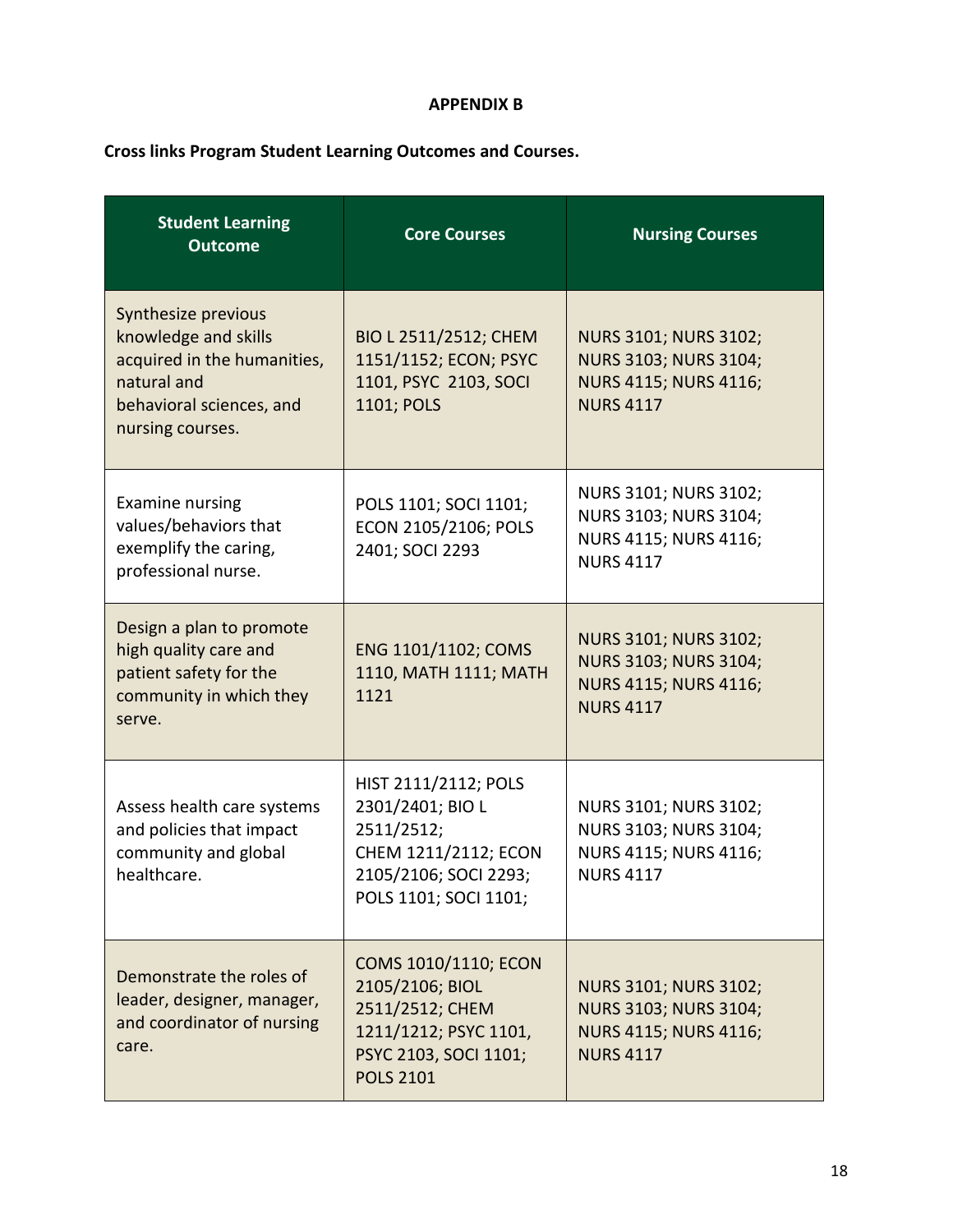| <b>Student Learning</b><br><b>Outcome</b>                                                   | <b>Core Courses</b>                                                    | <b>Nursing Courses</b>                                                                      |
|---------------------------------------------------------------------------------------------|------------------------------------------------------------------------|---------------------------------------------------------------------------------------------|
| Integrate evidenced-based<br>practice and research to<br>improve nursing and<br>healthcare. | BIO L 2111/2112; CHEM<br>1151/1152; SOCI 2241;<br>POLS 2401; MATH 1121 | NURS 3101; NURS 3102;<br>NURS 3103; NURS 3104;<br>NURS 4115; NURS 4116;<br><b>NURS 4117</b> |

| <b>COURSE</b>    | <b>COURSE NAME</b>                                                                     | <b>LECTURE</b><br><b>HOURS</b> | <b>LAB</b><br><b>HOURS</b> | <b>CREDIT</b><br><b>HOURS</b> |
|------------------|----------------------------------------------------------------------------------------|--------------------------------|----------------------------|-------------------------------|
| <b>NURS 3101</b> | <b>Transition into Professional Nursing</b>                                            | 3                              | $\Omega$                   | 3                             |
| <b>NURS 3102</b> | <b>Health Assessment</b>                                                               | 3                              | $\mathcal{P}$              | $\overline{4}$                |
| <b>NURS 3103</b> | Nursing Research: Introductory Evidence-Based<br>Practice                              | 3                              | $\Omega$                   | 3                             |
| <b>NURS 3104</b> | <b>Health Promotions in Communities</b>                                                | 3                              | 6                          | 5                             |
| <b>NURS 4115</b> | Professional Nurse as<br>Leader/Designer/Manager/Coordinator                           | 3                              | 6                          | 5                             |
| <b>NURS 4116</b> | <b>Ethics in Nursing</b>                                                               | 3                              | $\Omega$                   | 3                             |
| <b>NURS 4117</b> | Current Trends, Issues and Intervention:<br>Implementation of Evidenced-based Practice | 4                              | 6                          | 7                             |
| <b>TOTALS</b>    |                                                                                        | 22                             | 20                         | 30                            |

# **30 Semester Credit Hours Upper Level Nursing Coursework**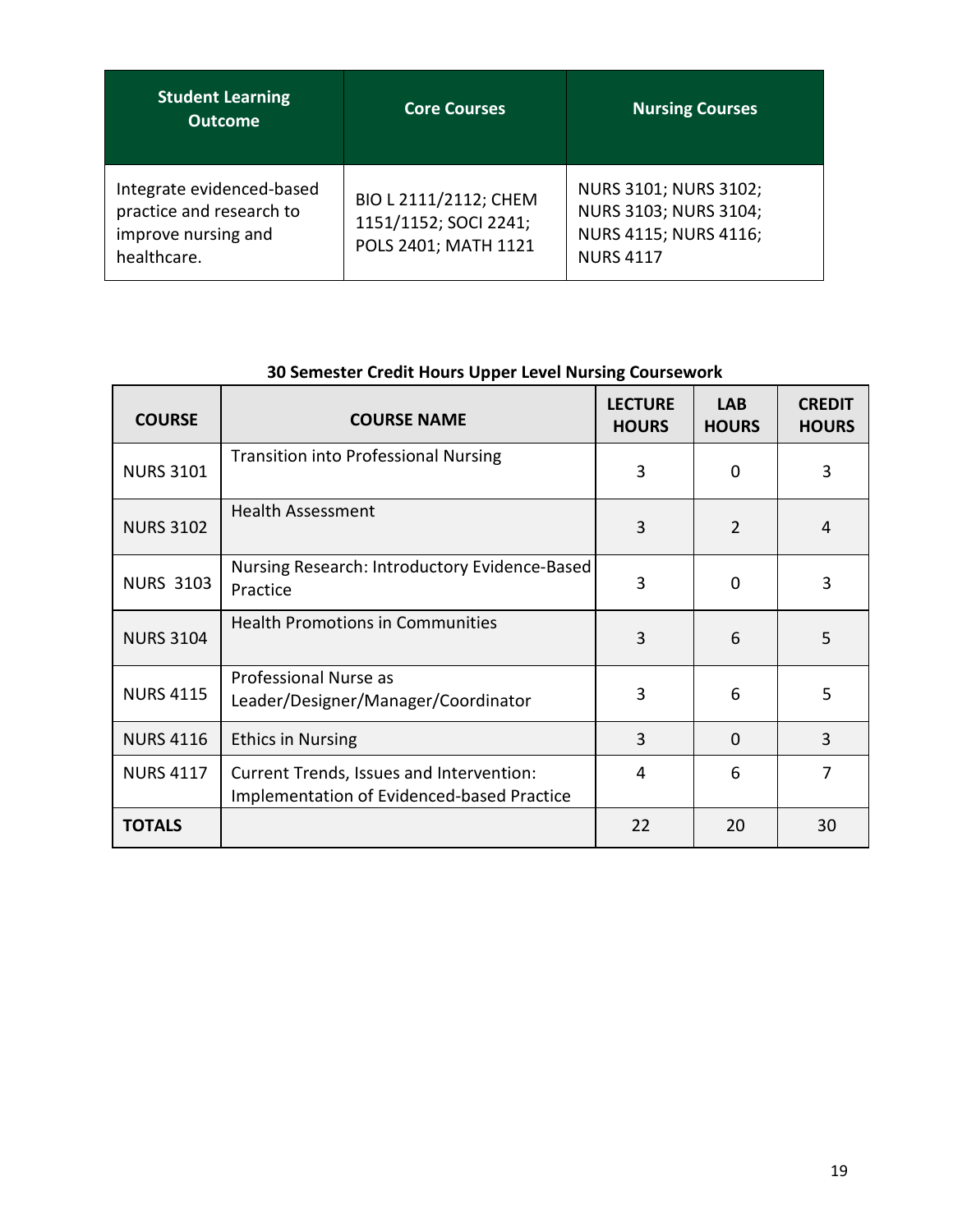# **APPENDIX C**



# EAST GEORGIA STATE COLLEGE RN-BSN BRIDGE PRECEPTOR QUALIFICATION FORM (Adapted from the GBON Preceptor Qualification Form)

| (Please provide appropriate professional initials) |  |                                                                                                                                                                                                                                                                                                    |
|----------------------------------------------------|--|----------------------------------------------------------------------------------------------------------------------------------------------------------------------------------------------------------------------------------------------------------------------------------------------------|
|                                                    |  |                                                                                                                                                                                                                                                                                                    |
| ZIP __________________________                     |  |                                                                                                                                                                                                                                                                                                    |
|                                                    |  | PHONE: (Home) ______________________(Work)__________________(Cell)_________________________________                                                                                                                                                                                                |
|                                                    |  |                                                                                                                                                                                                                                                                                                    |
|                                                    |  |                                                                                                                                                                                                                                                                                                    |
|                                                    |  |                                                                                                                                                                                                                                                                                                    |
|                                                    |  |                                                                                                                                                                                                                                                                                                    |
| progress during the semester.                      |  | I have read the enclosed course outcomes and information and agree to provide to the best of my<br>ability for the student's learning experiences. I have discussed the preceptorship requirements<br>with the faculty and student. I agree to complete a preceptor feedback form of the student's |
|                                                    |  |                                                                                                                                                                                                                                                                                                    |
|                                                    |  |                                                                                                                                                                                                                                                                                                    |
|                                                    |  |                                                                                                                                                                                                                                                                                                    |
|                                                    |  |                                                                                                                                                                                                                                                                                                    |
|                                                    |  |                                                                                                                                                                                                                                                                                                    |
|                                                    |  |                                                                                                                                                                                                                                                                                                    |
|                                                    |  |                                                                                                                                                                                                                                                                                                    |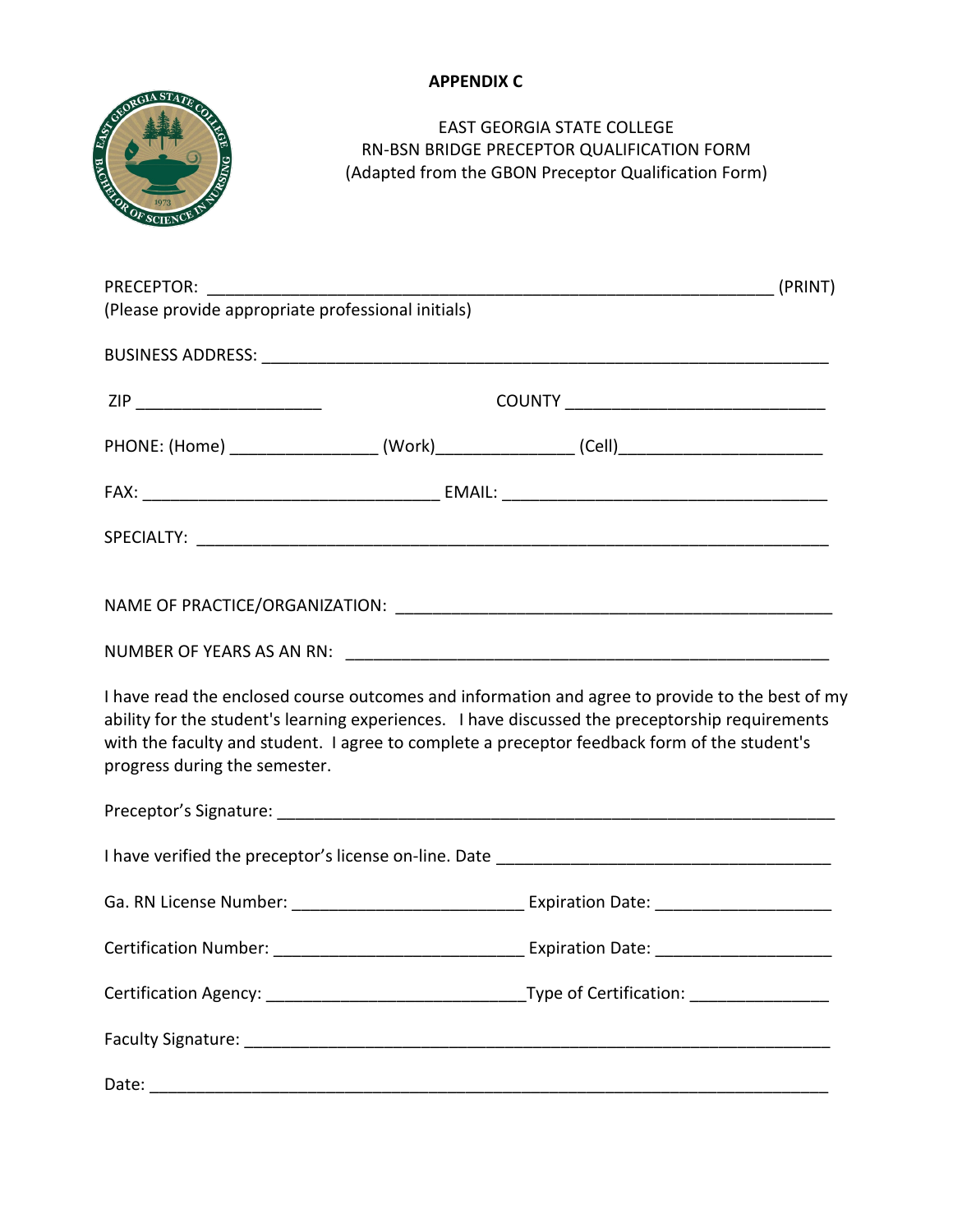#### **APPENDIX D**



#### **STUDENT RECEIPT AND ACCEPTANCE OF RESPONSIBILITY**

I have read and understand the East Georgia State College RN-BSN Bridge Program Nursing Student/Preceptor Clinical Handbook for 2018-2019. I do hereby agree to abide by the policies and procedures described within the EGSC RN-BSN Bridge Program Nursing Student/Preceptor Clinical Handbook.

Print Name

Student Signature

Date

Please Sign, Scan or Mail this form to:

\_\_\_\_\_\_\_\_\_\_\_\_\_\_\_\_\_\_\_\_\_\_\_\_\_\_\_\_\_

\_\_\_\_\_\_\_\_\_\_\_\_\_\_\_\_\_\_\_\_\_\_\_\_\_\_\_\_

\_\_\_\_\_\_\_\_\_\_\_\_\_\_\_\_\_\_\_\_\_\_\_\_\_\_\_\_

Attention: EGSC Nursing Department Office Dr. Linda Upchurch 131 College Circle Swainsboro, Georgia 30401 [lupchurch@ega.edu](mailto:lupchurch@ega.edu)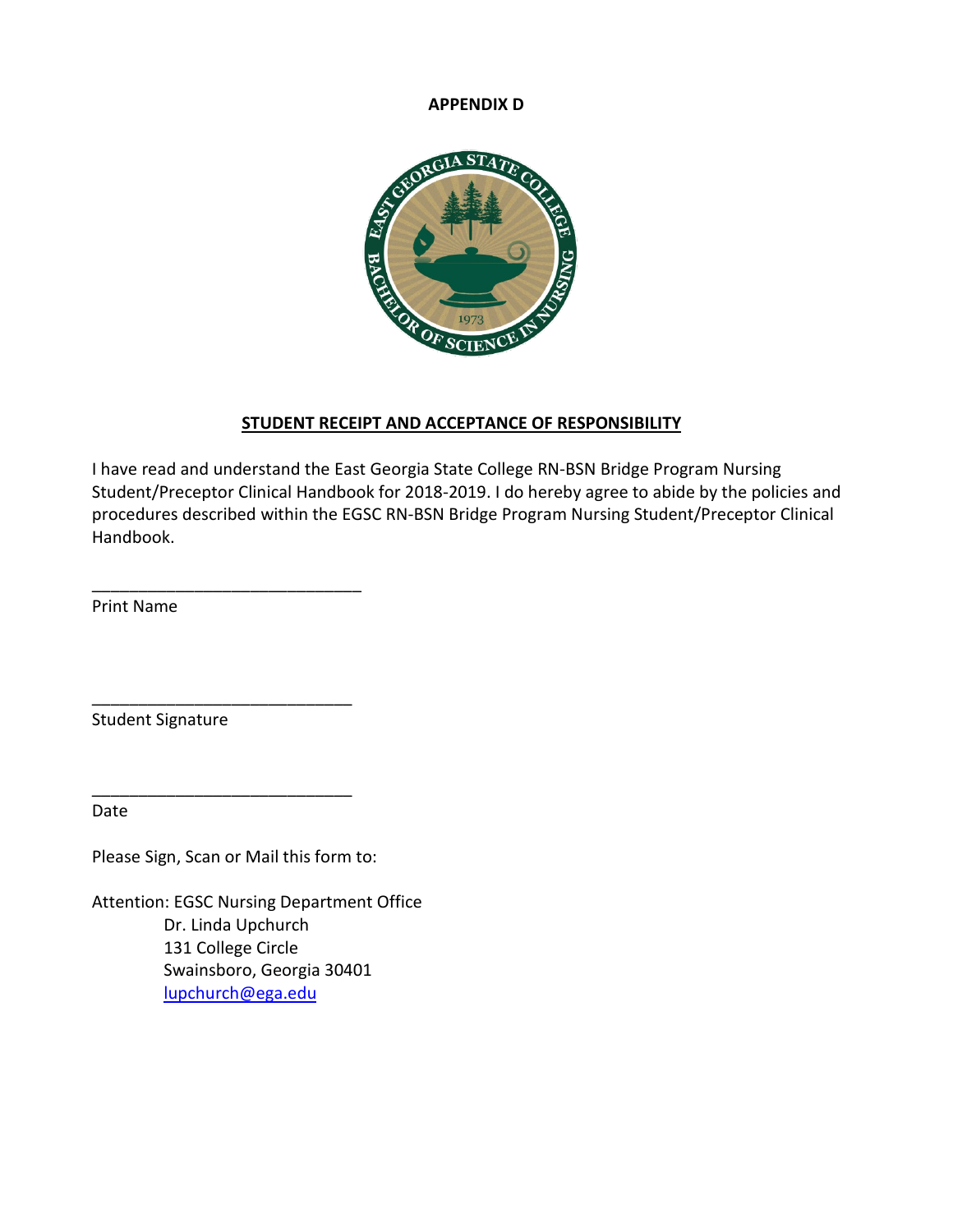#### **APPENDIX E**



# **PRECEPTOR'S RECEIPT AND ACCEPTANCE OF RESPONSIBILITY**

I have read and understand the East Georgia State College RN-BSN Bridge Program Nursing Student/Preceptor Clinical Handbook for 2018-2019. I do hereby agree to abide by the policies and procedures described within the EGSC RN-BSN Bridge Program Nursing Student/Preceptor Clinical Handbook.

Print Name

\_\_\_\_\_\_\_\_\_\_\_\_\_\_\_\_\_\_\_\_\_\_\_\_\_\_ Clinical Preceptor Signature & Title

\_\_\_\_\_\_\_\_\_\_\_\_\_\_\_\_\_\_\_\_\_\_\_\_\_\_\_\_

\_\_\_\_\_\_\_\_\_\_\_\_\_\_\_\_\_\_\_\_\_\_\_\_\_\_\_\_\_

Date

Please Sign, Scan or Mail this form to:

Attention: EGSC Nursing Department Office Dr. Linda Upchurch 131 College Circle Swainsboro, Georgia 30401 [lupchurch@ega.edu](mailto:lupchurch@ega.edu)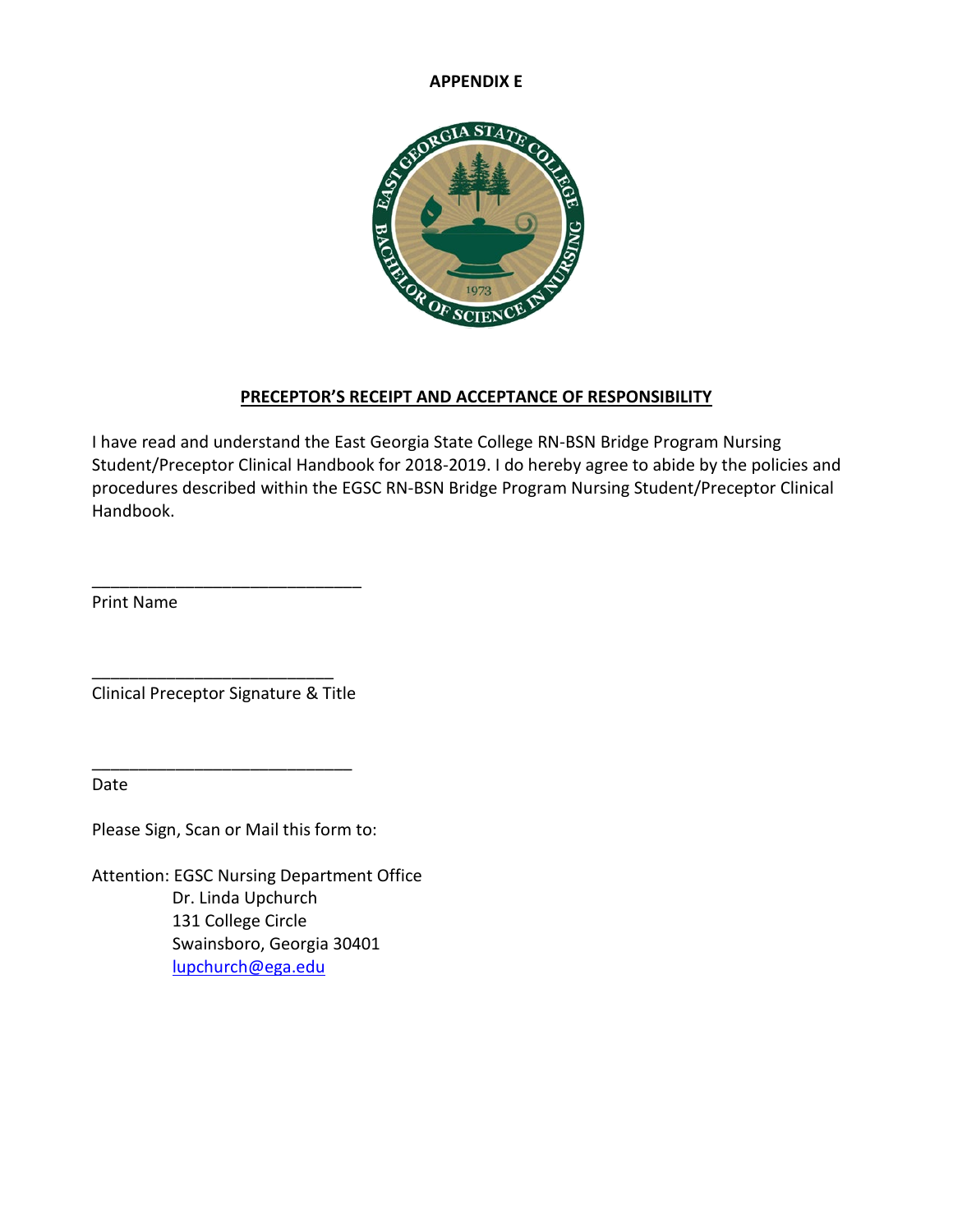# **APPENDIX F**

#### **Preceptor Resources**

This following information serves as a guide to facilitate the student/preceptor relationship and includes; examples of the phases of preceptorship, principles of effective communication, steps in problem solving and decision making, and a method of evaluating students' clinical practice. We appreciate that you are mentoring our student and we look forward to working with you.

# **I: Establishing the Relationship**

#### **The Phases of Preceptorship**

Establishing trust is one of the most crucial steps in the preceptor-student relationship and provides the foundation upon which the learning experience will develop. The student frequently experiences anxiety in this new learning situation and can benefit from structure provided by the preceptor in the form of carefully scheduled meetings and conferences. The preceptor's availability at the beginning of the student's placement is crucial in planning the student's experience.

## **II: The Working Phase**

The implementation of an educational plan is the main focus of the working phase. Reviewing the student's experience, discussing clients, exploring feeling regarding the experience and identifying the meeting of learning outcomes are all appropriate areas that can be discussed. Feedback from the preceptor on a regular basis assists the student in maximizing his/her strengths and systematically addressing problems that may interfere with the achievement of the professional role.

During this phase, the preceptor serves as role model, resource person, and consultant to the student. By demonstrating his/her own skills as an expert clinician, the preceptor assists the student in role development, application of theory and science, problem solving, and decision making. An effective strategy is to encourage the student to observe and analyze the preceptor's role as she/he works with clients and families and interacts with colleagues and staff members. Mutually sharing observations and discussing strategies for nursing practice enables the student to enrich his/her own understanding of how the role is operationalized and how problems are solved.

By applying the principles of adult education, the student's self-direction and autonomy are fostered. Over time, utilization of the preceptor changes: the preceptor becomes less directive, and the student becomes more independent and self-reliant. A loss may be felt by the student and preceptor as the relationship changes.

Evaluation is an ongoing process to assess how the learner is achieving his/her goals. At least daily verbal feedback is helpful. Formal, written evaluation procedures should occur at midterm and at the end of the experience, using the program evaluation form provided. The clinical faculty liaison is responsible for the final clinical grade, but the input of the preceptor is invaluable.

There are many aspects of being a preceptor to a nursing student. Each student in the RN-BSN Bridge program is an adult learner. Recognizing this as well as some specifics to an adult learner will assist you in being a successful preceptor. Following are several tips on effective communication, problem solving, decision making, evaluate and advice from other preceptors.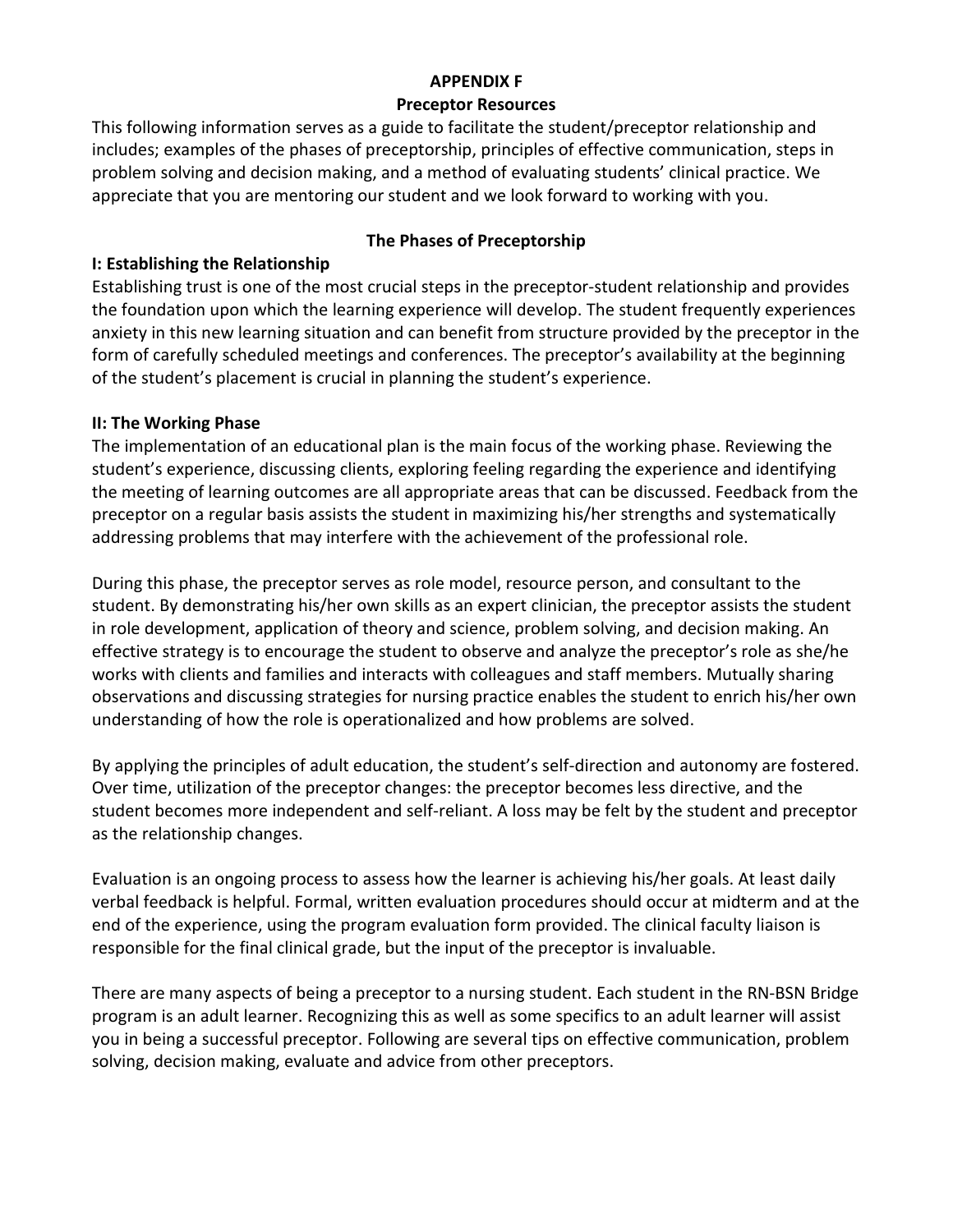## **Principles of Effective Communication**

- An active listener shows interest and acceptance.
- Eye contact is important.
- Be open-minded and avoid prejudging the speaker or the message.
- Tune into words, meanings and feeling conveyed.
- Focus on the central message or the message being sent.
- Note the other person's body language (and your own...).
- Avoid interrupting.
- Listen first, and then respond.
- Respond to what is communicated rather than how the message is sent.
- Ask questions to verify your understanding of the message: 'Do I understand you correctly that...' 'What I hear you saying is...'.
- Communication involves both the sending and receiving of a message.
- 'I' messages (I think, I feel) are more effective than 'you' messages; they minimize defensiveness and resistance to further communication. 'Shoulds' and 'Oughts' hinder communication.
- Communication is more effective when it involves talking with and to rather than at the listener.

# **Steps in Problem Solving**

- Define the nature of the problem.
- Identify possible causes of the problem.
- List a number of possible solutions for each cause: identify the evidence for each one.
- Select the best solution.
- Decide on necessary actions and implement them.
- Reassess, evaluate and re-plan as necessary.

## **Steps in Decision Making**

- Determine situations that require some action be taken.
- Analyze possible courses of action and the potential effects (determine pros and cons, gather facts and opinions).
- Select the best course of action from the available alternatives.
- Implement the selected action.
- Monitor the effect of the decision.
- Reevaluate the decision in the light of the effects.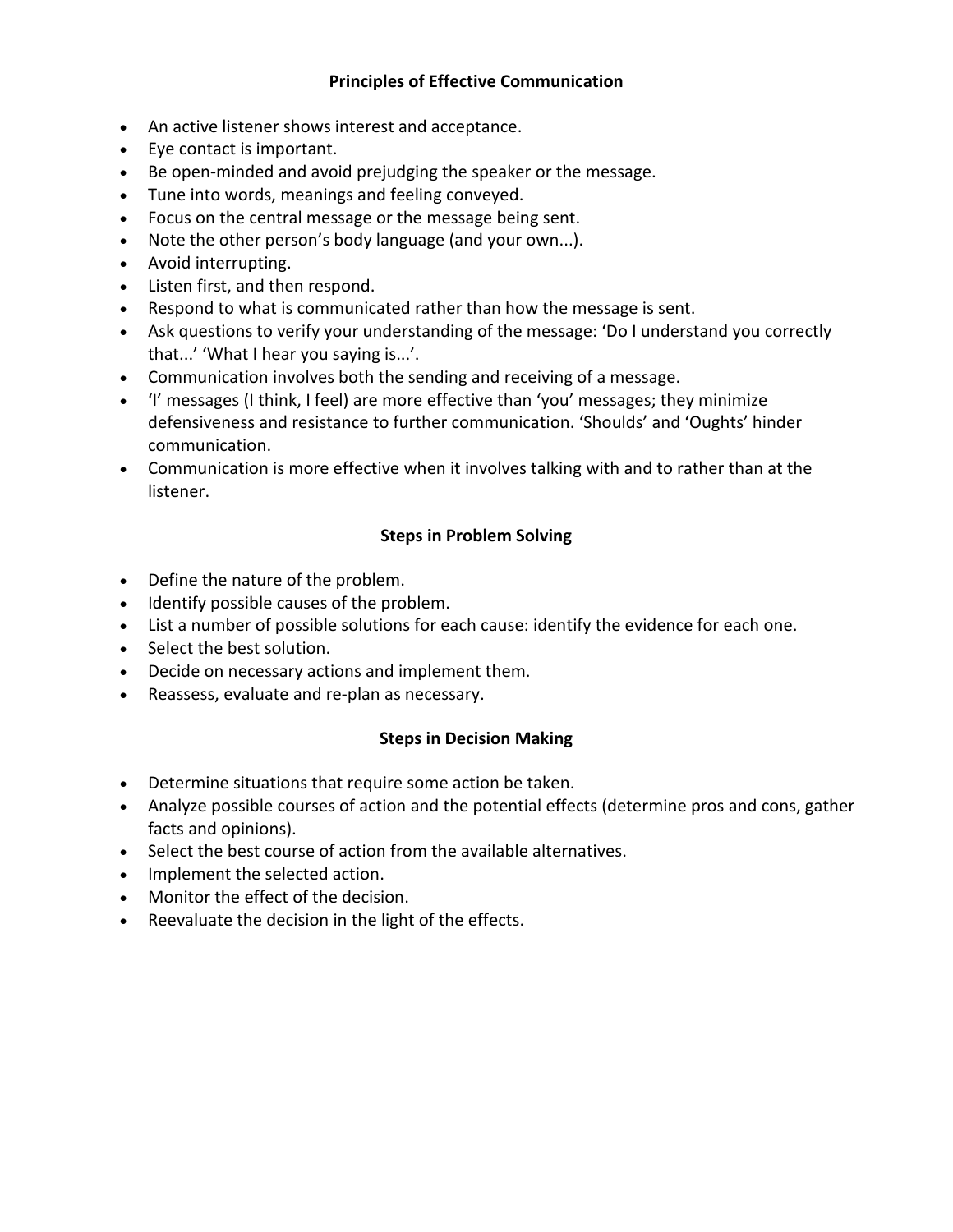The Socratic methodology is useful in clinical practice evaluation. This method is a way to engage students' in clinical practice and stimulate critical thinking. The Socratic Questions are broken down into five areas: clarification questions, questions to probe assumptions, questions to probe reasons, questions on differing perspectives and questions on consequences. Integrating Socratic questions will help develop active, independent learners. This is what we want our students to become.

## **Socratic Questions for Clinical Practice**

### **Clarification Questions**

- Tell me about your client's condition/problems/needs
- What are the most important client/family/community problems? Why?
- What do you mean when you say \_\_\_\_\_?
- Give me an example of [11].
- How does this new information relate to our earlier discussion of the family's care?

#### **Questions to Probe Assumptions**

- You seem to be assuming that your client's responses are due to \_\_\_\_\_. Tell me more about your thinking here.
- On what data have you based your decisions? Why?
- Your decisions about this client/family/community are based on your assumptions that . Is this always the case? Why or why not?

#### **Questions to Probe Reasons**

- How do you know that \_\_\_\_\_\_\_\_\_\_\_? What are other possible reasons for \_\_\_\_?
- Tell me why?
- What would do if ? Why?
- Is there a reason to question this information? Decision? Approach? Why?

#### **Questions on Differing Perspectives**

- What are other possibilities? Alternatives?
- How might the client/family view this situation? Does anyone view this differently? (in the clinical group) Why?
- Tell me about different interventions that might be possible and why each one would be appropriate.
- What are other ways of approaching the staff?

#### **Questions on Consequences**

- If this occurs, what would you expect to happen next? Why?
- What are the consequences of each of these possible approaches? What would you do in this situation and why?
- What would be the effect of on the community?
- If this is true, then what?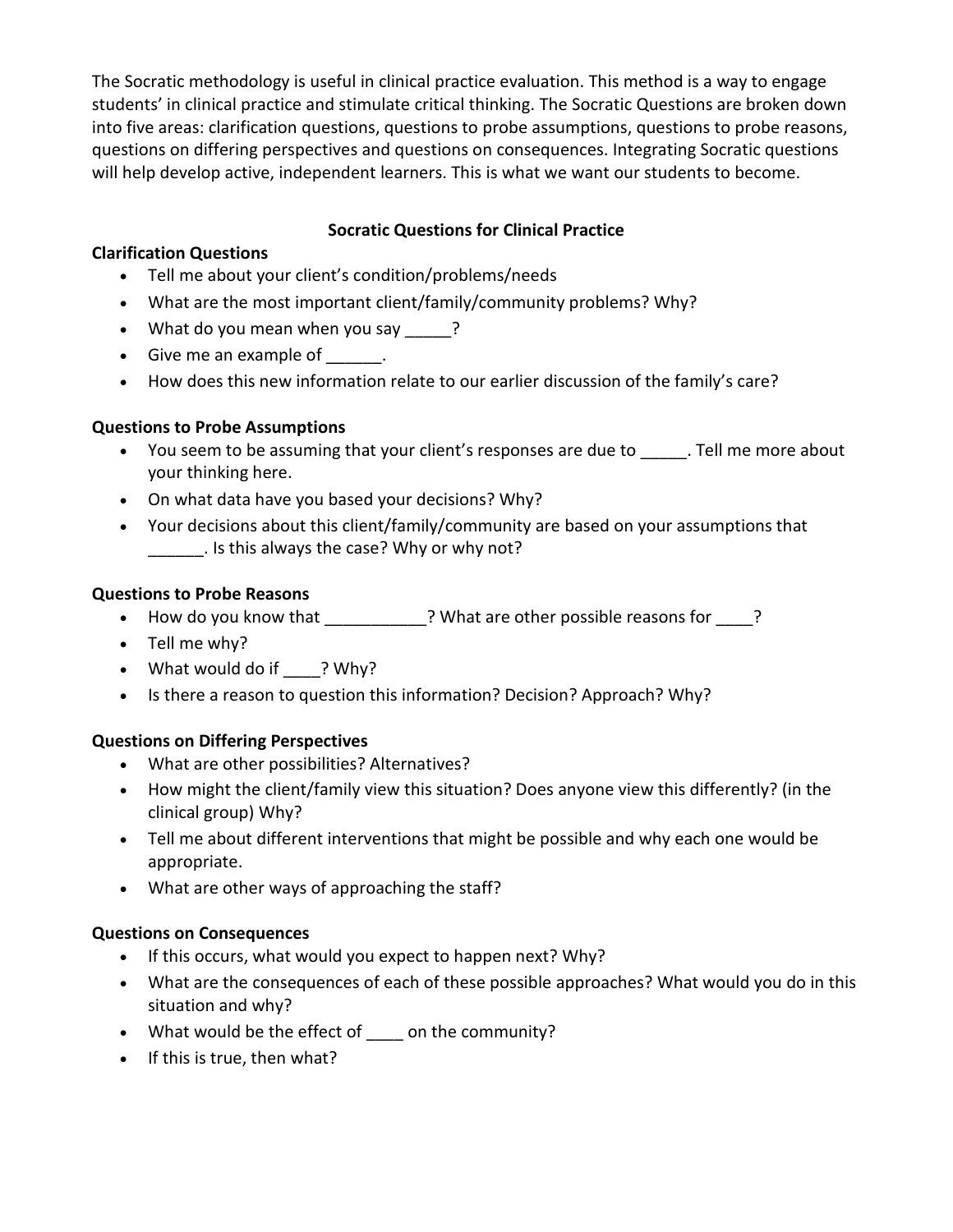# **Some Tips from Expert Preceptors**

- Remember how you felt when you started a new job and how incompetent you felt. If you can remember how overwhelmed you felt, then you can understand the student.
- Make the student feel welcome by introducing him/her to other staff members.
- Listen to what the students need or want to learn, and don't present only what you want to teach. One teaches more by what one does than by what one says.
- Take time in the beginning to explain explicitly what will be expected. This decreases anxiety and helps both parties know what to expect of the other. Be sure you are accurate in what is expected...
- Remember that every individual is unique and that you must tailor the learning to the individual.
- Get to know the student's strengths and weaknesses as soon as possible, and then help find experiences to address the weaknesses and capitalize on the strengths.
- Learn from your student: they usually bring a wealth of information with them.
- Be patient and understanding.
- Give the student some independence; don't do too much for them.
- Don't rush the teaching.
- Communicate.
- Be open and honest.
- Encourage the student to either ask for advice or consult with any member of the staff if unsure of his/her assessment of a client.
- Let people make mistakes as long as it doesn't jeopardize client safety. This is an excellent way for learning to have an impact.
- Encourage questions, and make sure the student understands that no question is stupid.
- Make sure to take 10-15 minutes at the end of the shift to review what was learned, answer questions and set goals for the next time.
- Go step by step: students cannot be taught short cuts they first need to learn things the established way. On the other hand, if there is a safe short cut, share it!
- Build on previously learned knowledge.
- Create a non-threatening environment that is friendly because learning can be stressful.
- Give feedback along the way find the positives and share them; don't wait to 'drop a bomb' till the end of the experience.
- Keep a brief outline of what was covered each day better still, have the student do it!
- Set clear goals with time for feedback in both directions.
- Be open and available after the new training time has ended.
- Have fun! Laughter can be most helpful sometimes.
- Remember that everyone has a contribution to make.